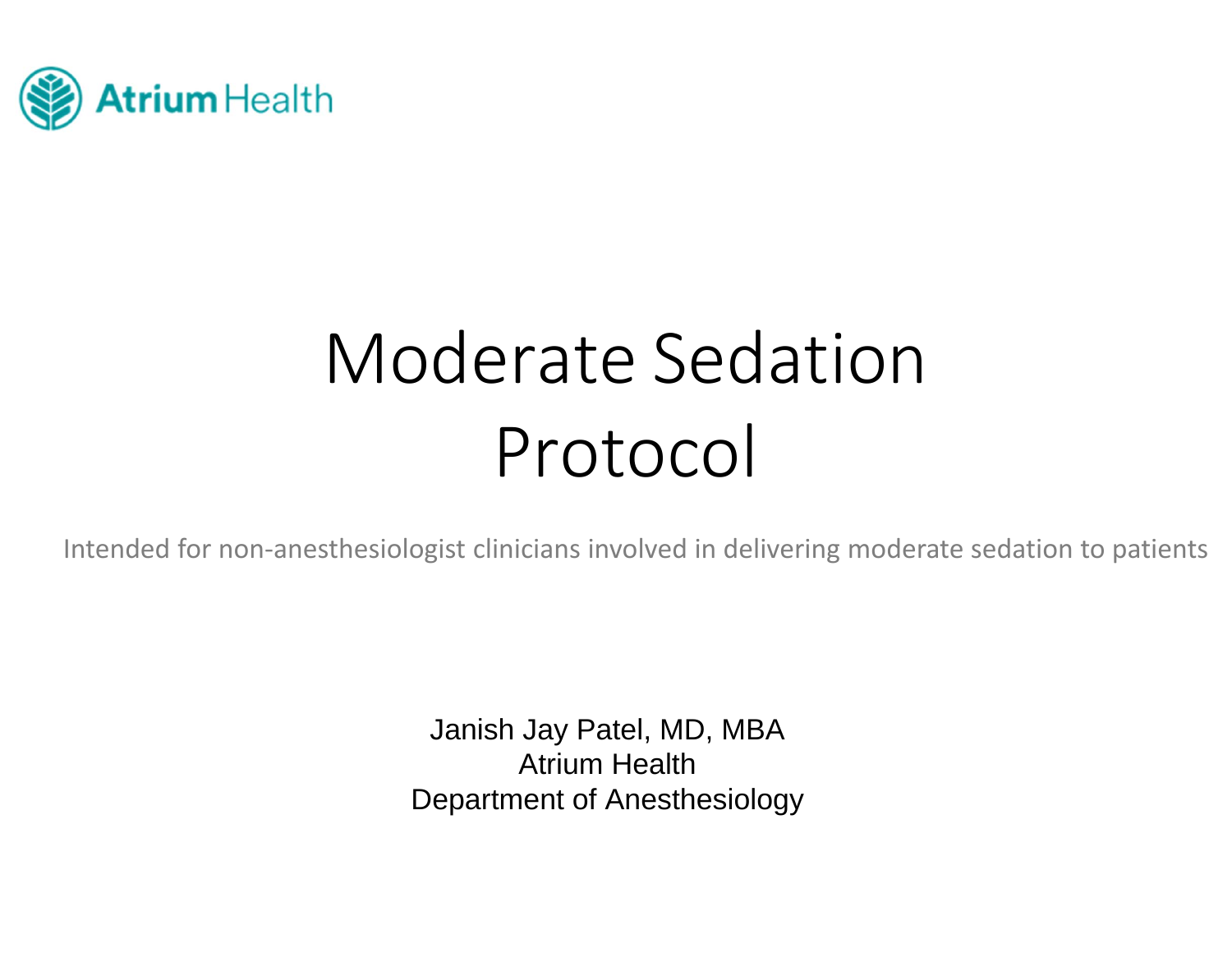

## **Objectives**

Upon completion of this self‐study guide, the clinician will be able to:

- 1. Differentiate between moderate sedation and deep sedation
- 2. Assess for responsiveness, airway adequacy, ventilation, oxygenation and circulation
- 3. Describe patient monitoring requirements during moderate (conscious) sedation)
- 4.Titrate sedatives and analgesics based on pharmacologic characteristics
- 5. Rescue a patient from deeper-than-intended sedation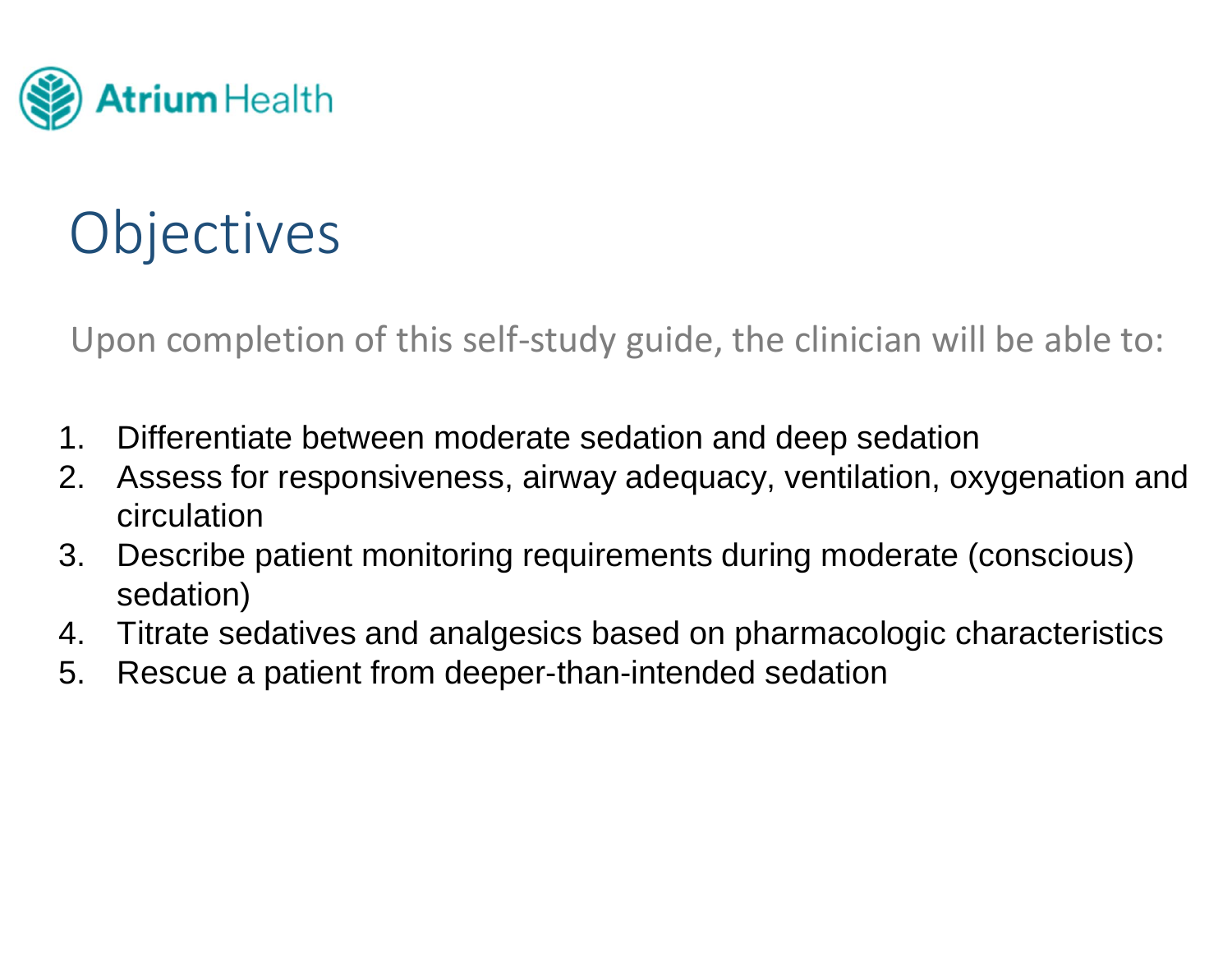

## **Outline**

- 1. Introduction
- 2. Continuum of Sedation
- 3. Pre‐Procedure Patient Evaluation and Preparation
- 4. Airway Assessment and Management
- 5. Patient Safety Monitoring
- 6. Sedation Pharmacology
- 7. Respiratory Complications
- 8. Rescue
- 9. Recovery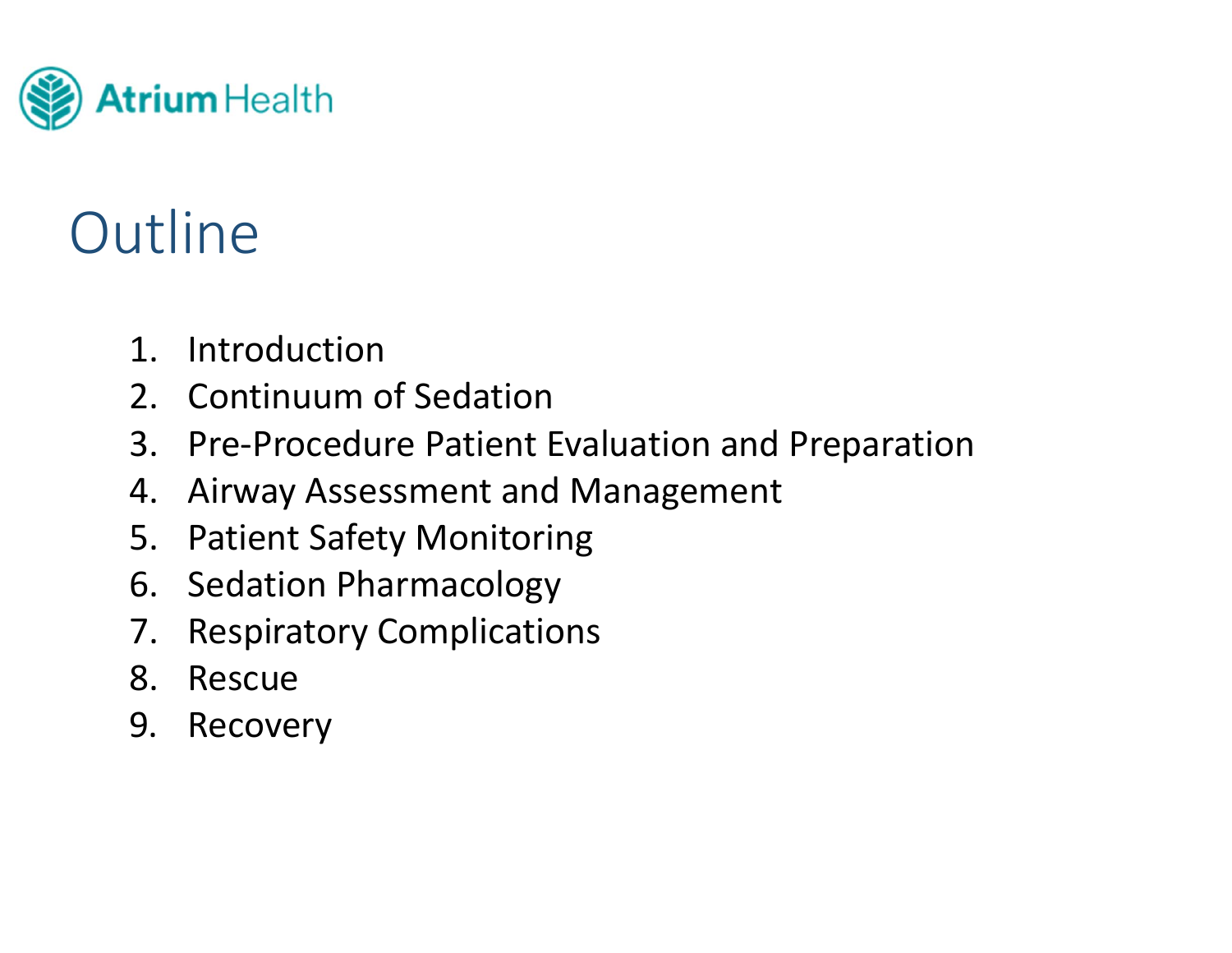

## Introduction

Objectives of Moderate Sedation

- 1. Depressed level of consciousness
- 2. Decrease anxiety, pain, discomfort
- 3. Amnesia to the extent possible, but not guaranteed
- 4. Minimize risk (optimize risk/benefit ratio)
- 5. Retains airway reflexes and verbal responsiveness
- 6. Rapid recovery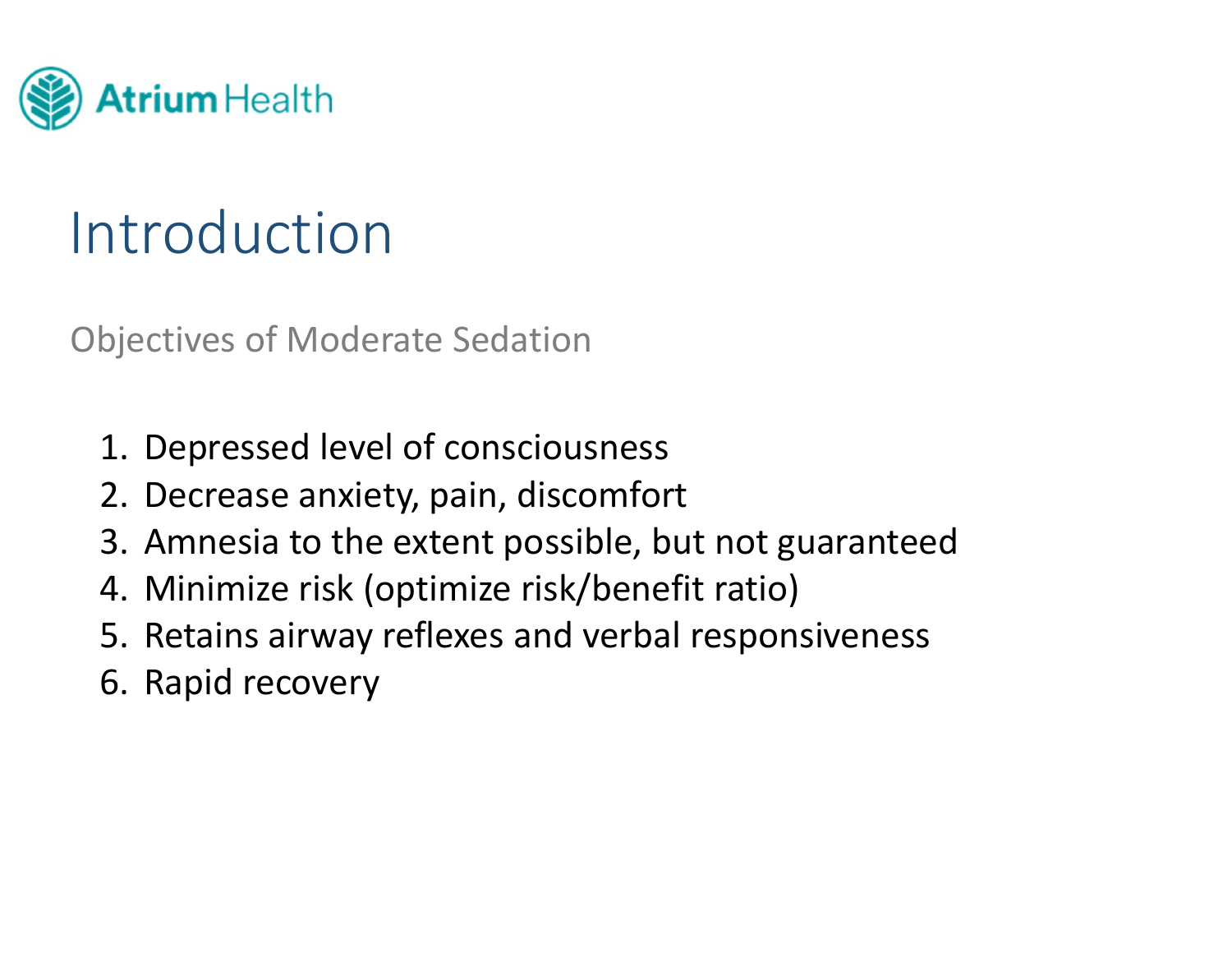

|                                          | <b>Minimal</b><br><b>Sedation</b> | <b>Moderate Sedation</b>                      | <b>Deep Sedation</b>                           | General<br>Anesthesia    |
|------------------------------------------|-----------------------------------|-----------------------------------------------|------------------------------------------------|--------------------------|
| Response<br>(to simulation)              | $\leftrightarrow$ <sup>*</sup>    | Purposeful**<br>response to<br>verbal/tactile | Purposeful**<br>response to<br>tactile/painful | Unarousable              |
| Airway                                   | $\leftrightarrow$                 | No intervention                               | Intervention often<br>required                 | Intervention<br>required |
| <b>Spontaneous</b><br><b>Ventilation</b> | Adequate<br>$\leftarrow$          |                                               | Possibly adequate                              | Inadequate               |
| <b>Vital Signs</b>                       | $\leftarrow$                      | $\leftarrow$                                  | $\leftrightarrow$                              | May be impaired          |

\*- Indicates normal or minimal change from baseline

\*\*Localization to pain does not qualify as purposeful response

Joint Commission standards apply for sedation when patients receive "in any setting for any purpose, by any route"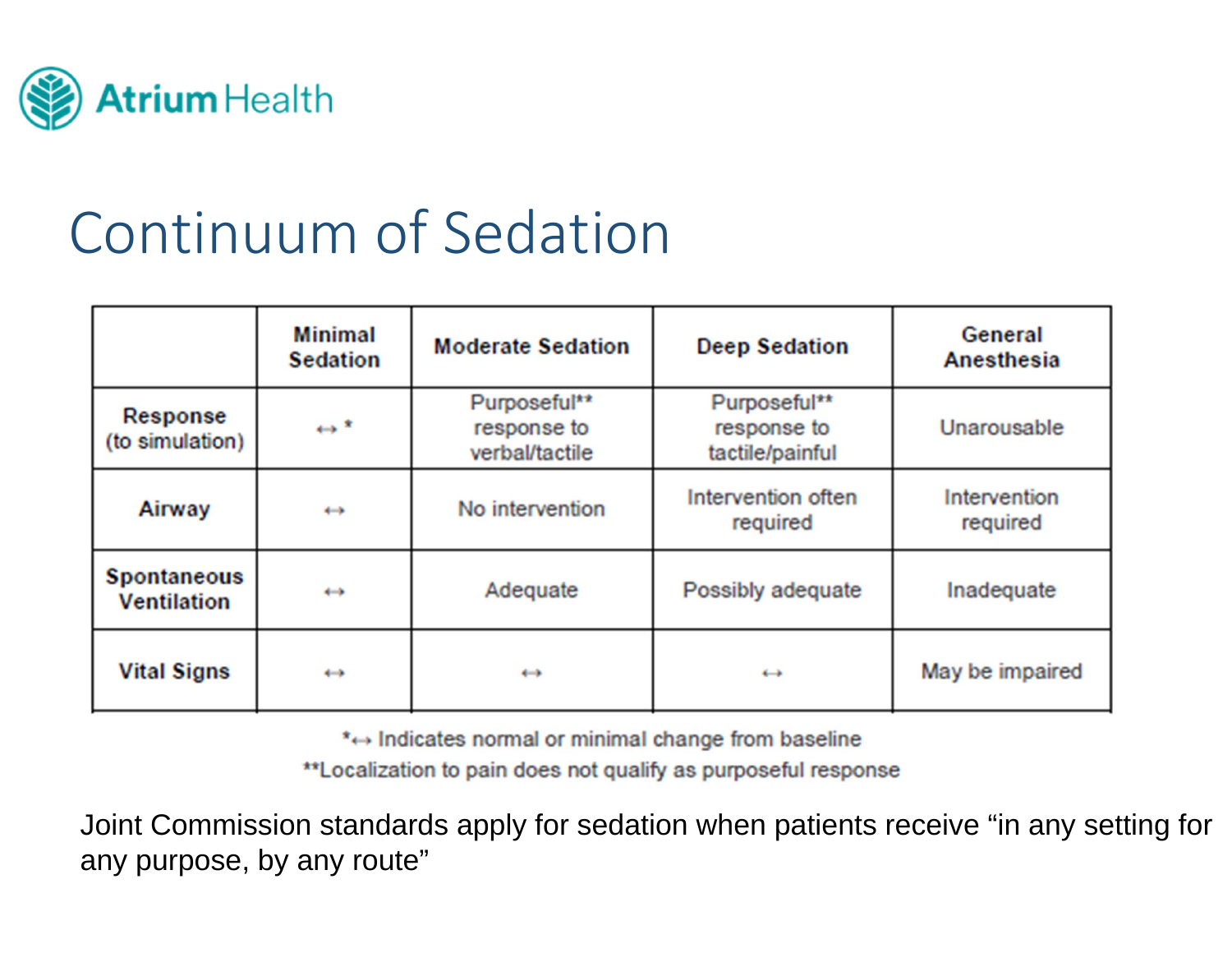

### Minimal Sedation / Anxiolysis

Patient retains:

- $\square$  Normal response to command
- $\square$  Normal respiration and ventilation
- $\square$  Normal eye movement
- $\Box$  Normal or baseline mental orientation
- • Does not mandate implementation of Moderate Sedation **Policy**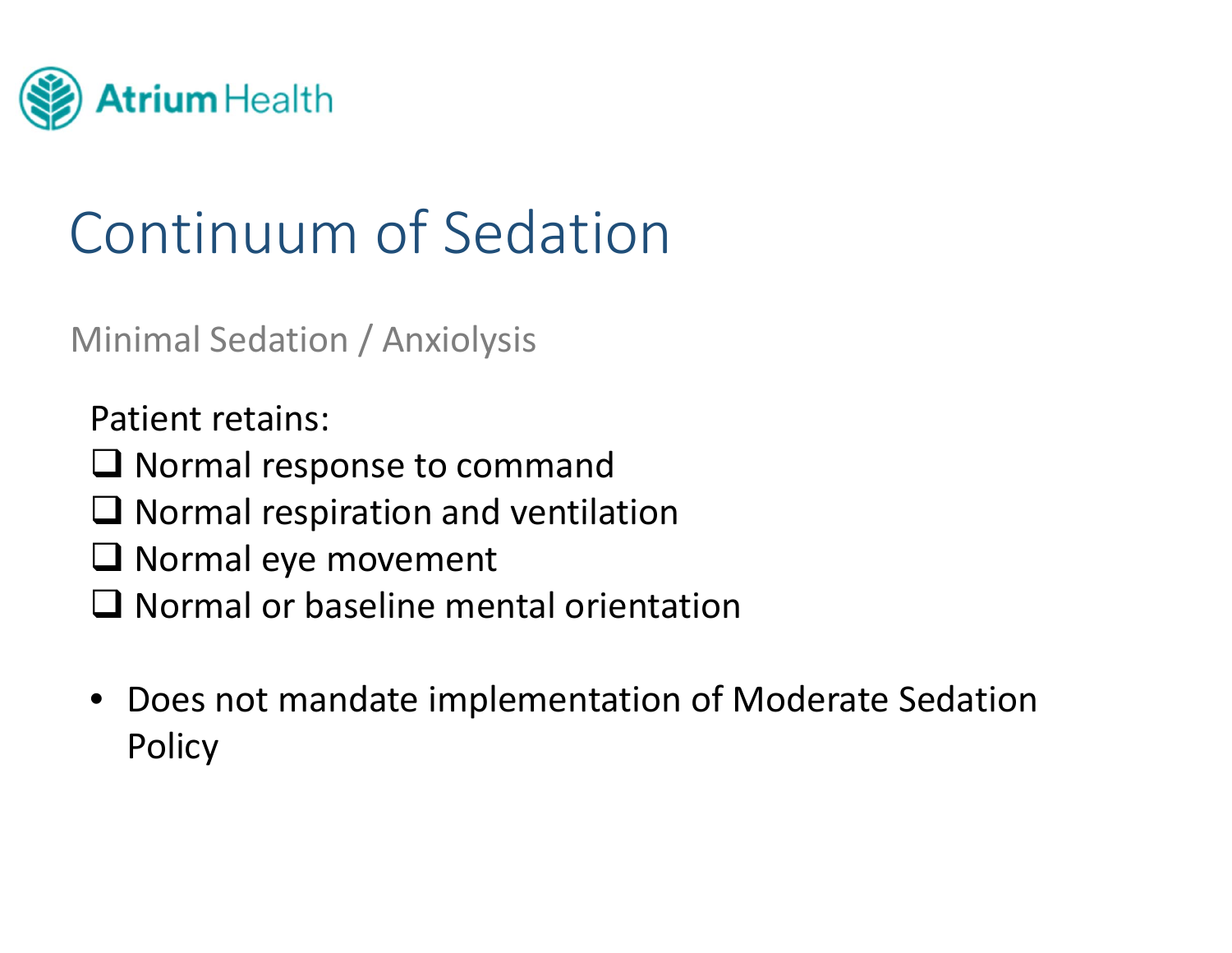

Moderate Sedation

Patient retains:

- **Q** Purposeful response to tactile or verbal stimulus
- $\square$  Protective airway reflex intact
- $\square$  Airway remains patent
- $\square$  Spontaneous ventilation is adequate
- $\square$  No adverse effect on cardiorespiratory function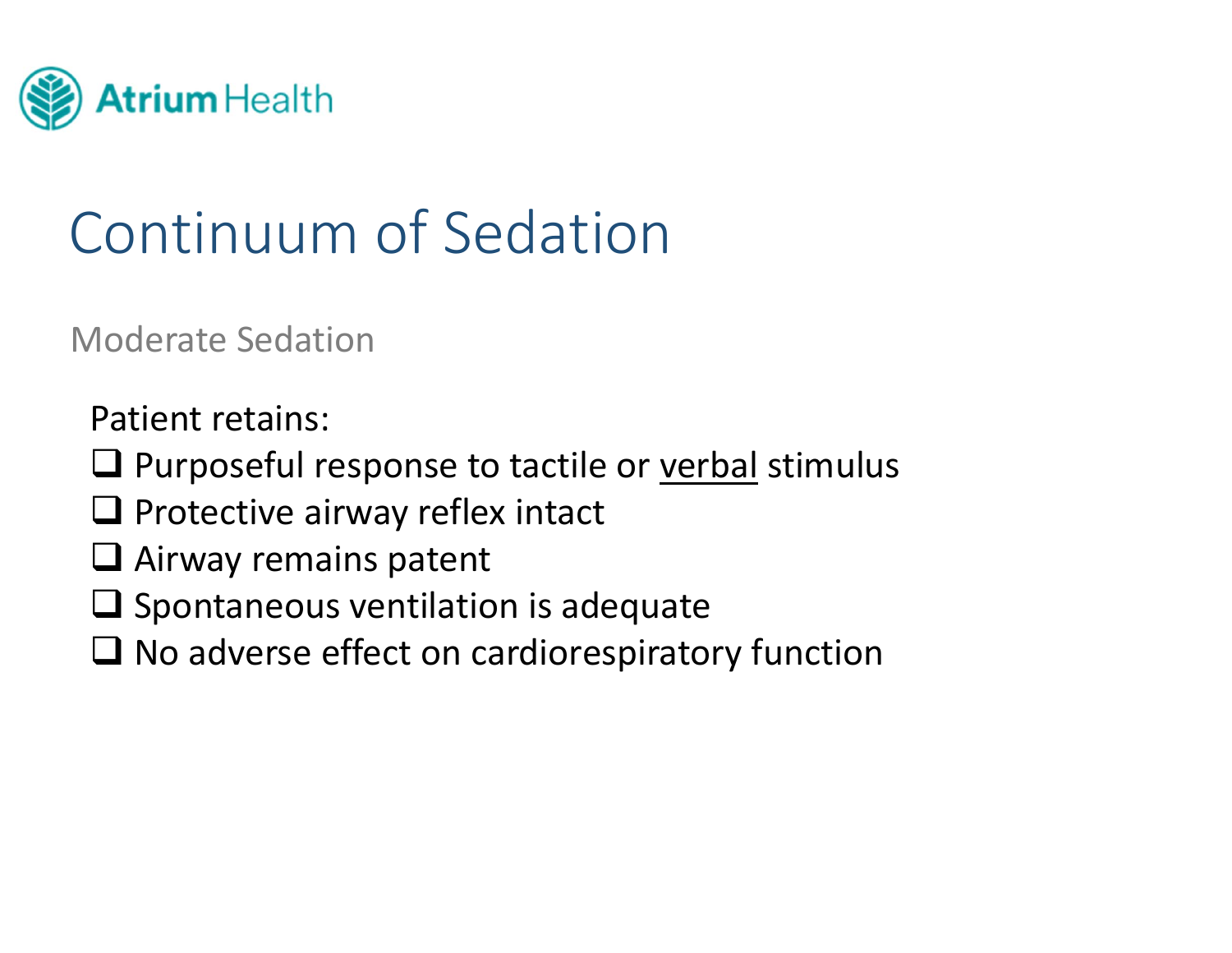

Deep Sedation

- •Depressed consciousness from which patient is not easily aroused
- •Beyond the scope of this policy

Patient retains:

**Q** Purposeful response to tactile or painful stimulus

 $\square$  Partial or complete loss of protective airway reflexes

– intervention may be required

- $\square$  Spontaneous ventilation possibly adequate
- $\Box$  Need for airway support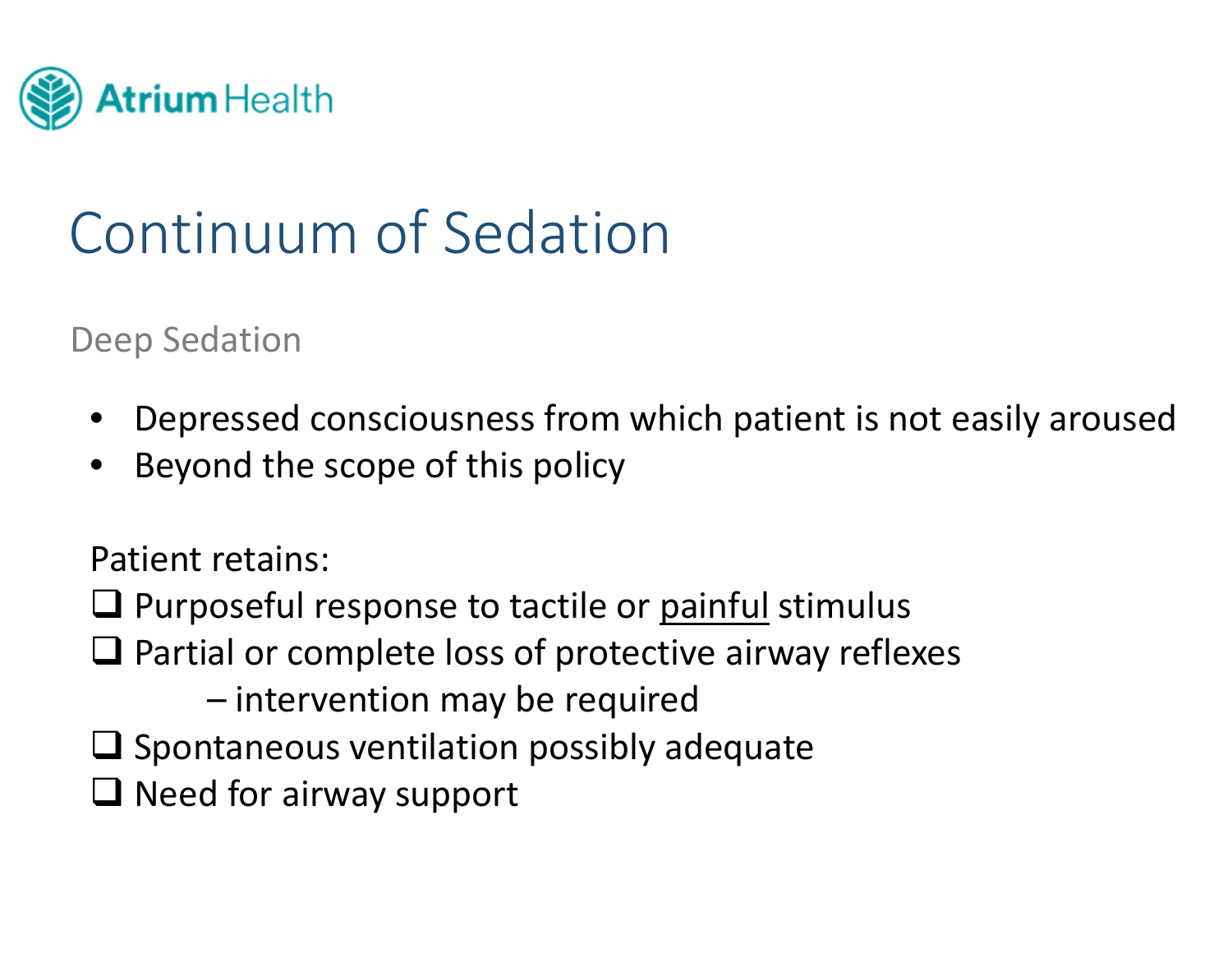

#### Purpose

- $\bullet$ To establish baseline patient condition and suitability for planned procedure and sedation
- •Assess need for additional testing, consultation or intervention prior to procedure

#### **Components**

- $\bullet$ Past medical history
- •History of receiving sedation or anesthetics, any problems noted
- $\bullet$ Height, weight, allergies, medications
- $\bullet$ Use of tobacco, ETOH, other drugs/OTC/alternative medications
- $\bullet$ Focused physical exam: Baseline vital signs, airway, heart, lungs, mental status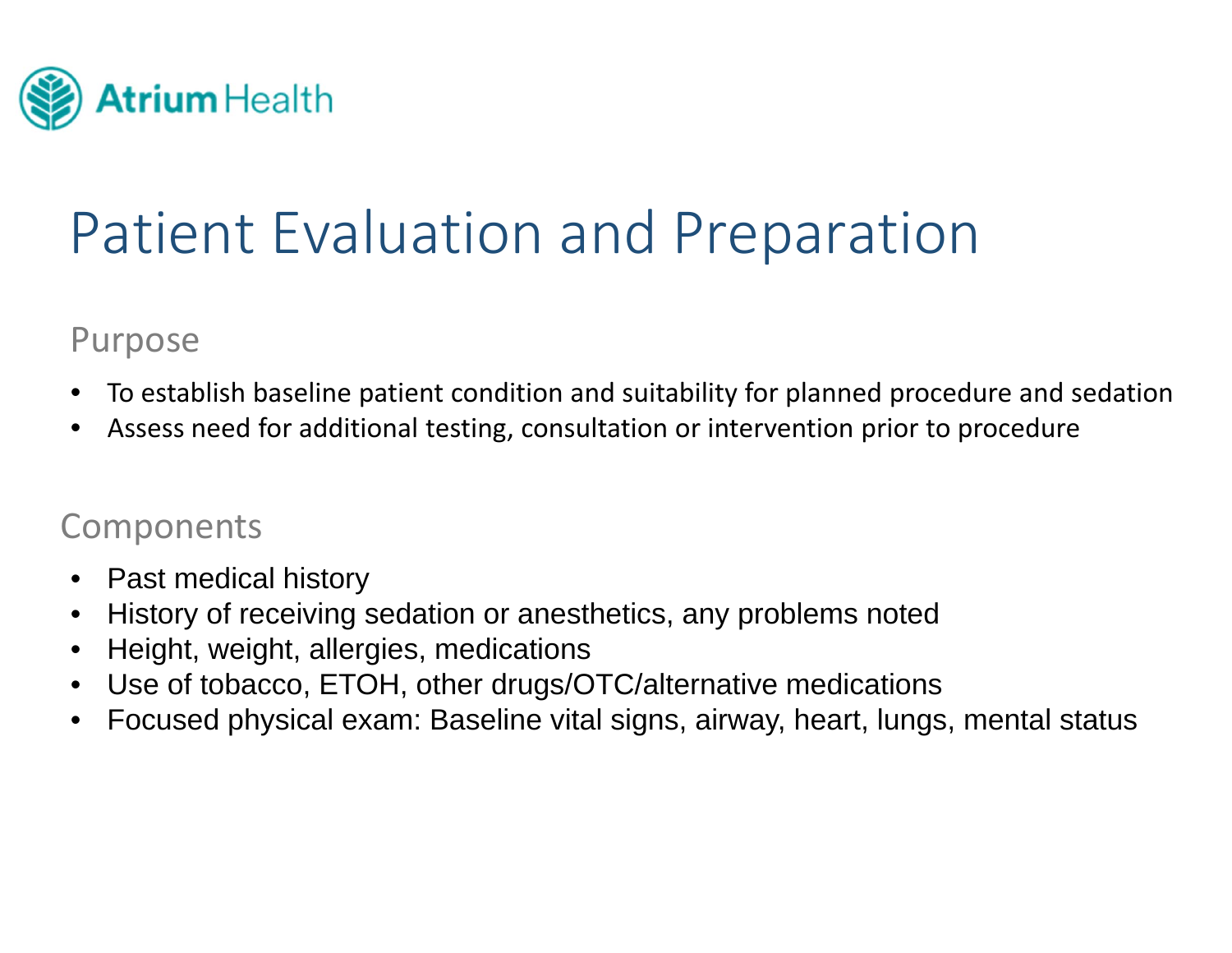

### Cardiopulmonary Co‐morbidities

- $\bullet$  Patients with moderate to severe heart or lung disease will have decreased ability to tolerate deviations from normal levels of consciousness
- $\bullet$ Note severity, stability, recent changes in condition
- $\bullet$ They can easily decompensate during mild hypoxia or hypercarbia
- $\bullet$ Consider Anesthesiology consult for such patients

### Relative Contraindication to moderate sedation

- $\bullet$ Severe, untreated hypertension
- $\bullet$ Hemodynamic instability
- •Decompensated heart failure
- $\bullet$ Unstable angina
- $\bullet$ Acute dyspnea
- $\bullet$ • Recent PO intake
- •Significant dysrhythmia or electrolyte disturbance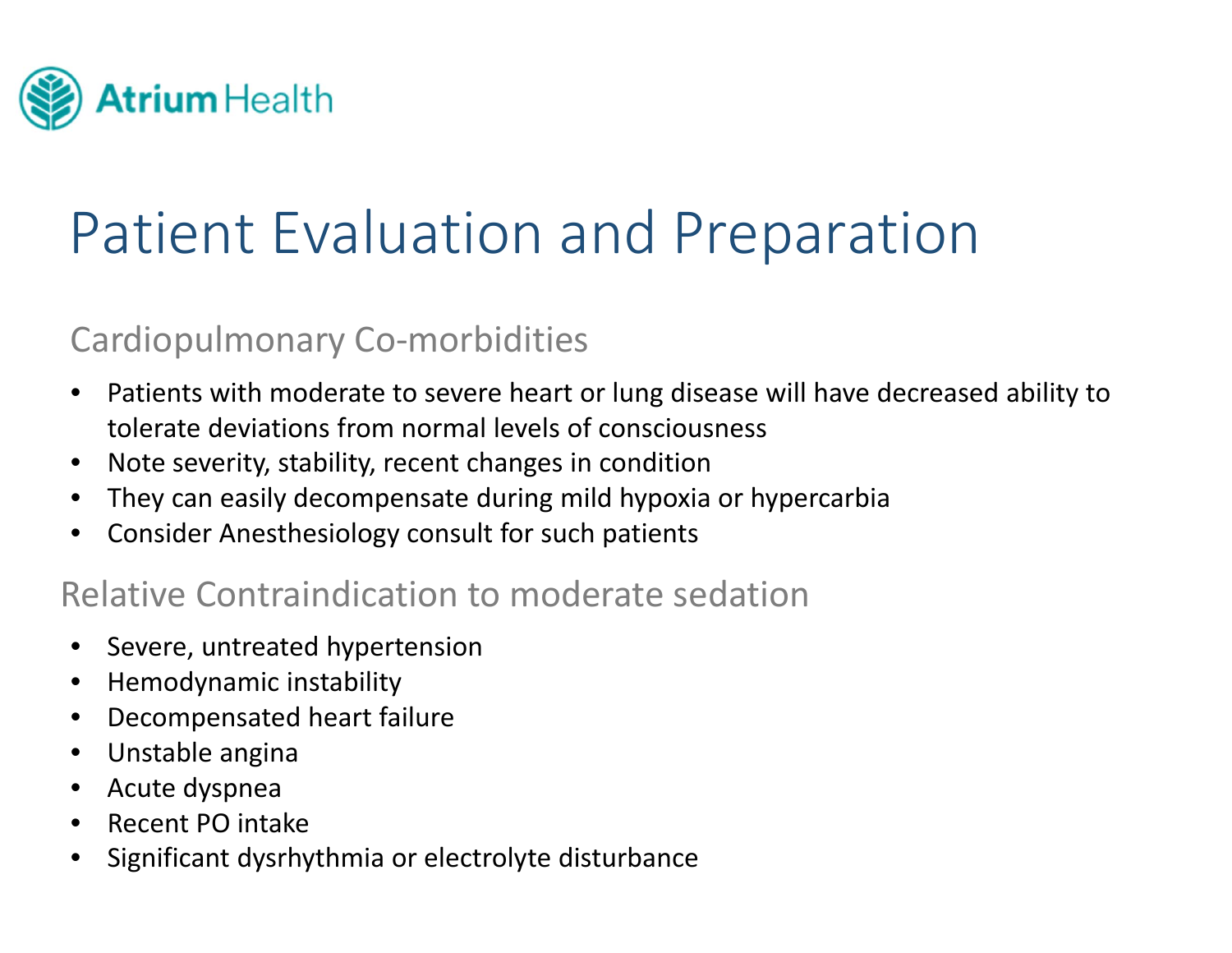

### American Society of Anesthesiologists (ASA) Classification

 $\bullet$  Method of categorizing patient physical status is a useful and simple method to summarize patient condition.

| American Society of Anesthesiologists Physical Status Classification |                                                                                                                                                                |  |  |
|----------------------------------------------------------------------|----------------------------------------------------------------------------------------------------------------------------------------------------------------|--|--|
|                                                                      | Normal healthy patient                                                                                                                                         |  |  |
| Ш                                                                    | Patient with mild systemic disease without significant impact on daily activity and<br>small risk of impact on anesthesia or surgery                           |  |  |
| Ш                                                                    | Patient with significant or severe systemic disease that affects daily activities and<br>will likely have an effect on anesthesia or surgery                   |  |  |
| IV                                                                   | Patient with severe systemic disease that is a constant threat to life or requires<br>intensive therapy and will have a major impact on anesthesia or surgery. |  |  |
| V                                                                    | Moribund patient who is not expected to survive 24 hours with our without surgery                                                                              |  |  |
| VI                                                                   | Brain dead organ donor                                                                                                                                         |  |  |
| Adding E indicates emergency procedure                               |                                                                                                                                                                |  |  |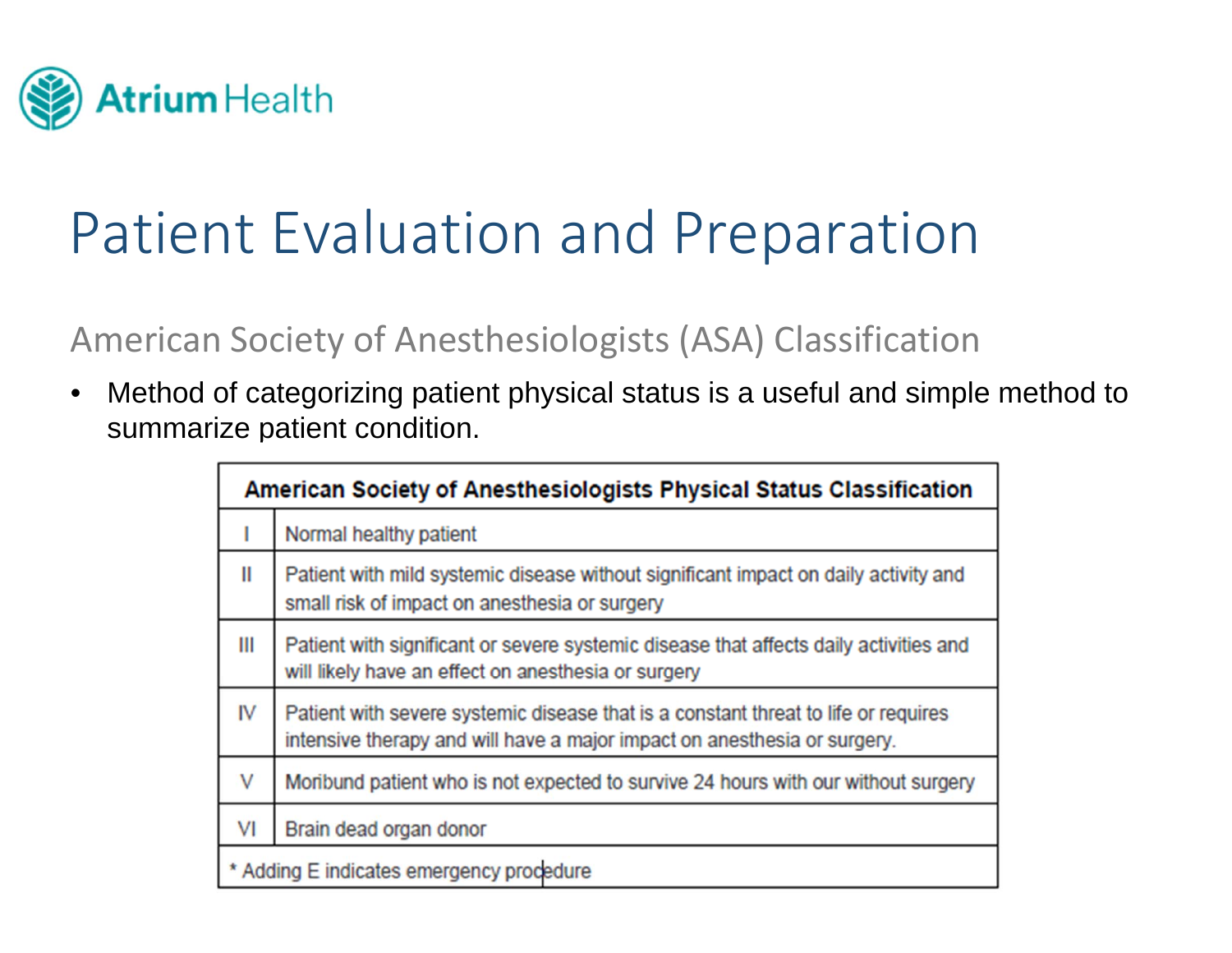

### Airway Assessment

- 1. Body Habitus
	- ‐- significant obesity, head and neck deformity
- 2. Head and neck
	- ‐ short neck, limited neck extension, neck mass, cervical spine disease, tracheal deviation, previous surgery and/or radiation
- 3. Mouth
	- ‐ small opening, protruding incisors, macroglossia, tonsillar hypertrophy, non‐visible uvula, Mallampati classification
- 4. Jaw
- ‐ small or receding jaw, trisumus, beard

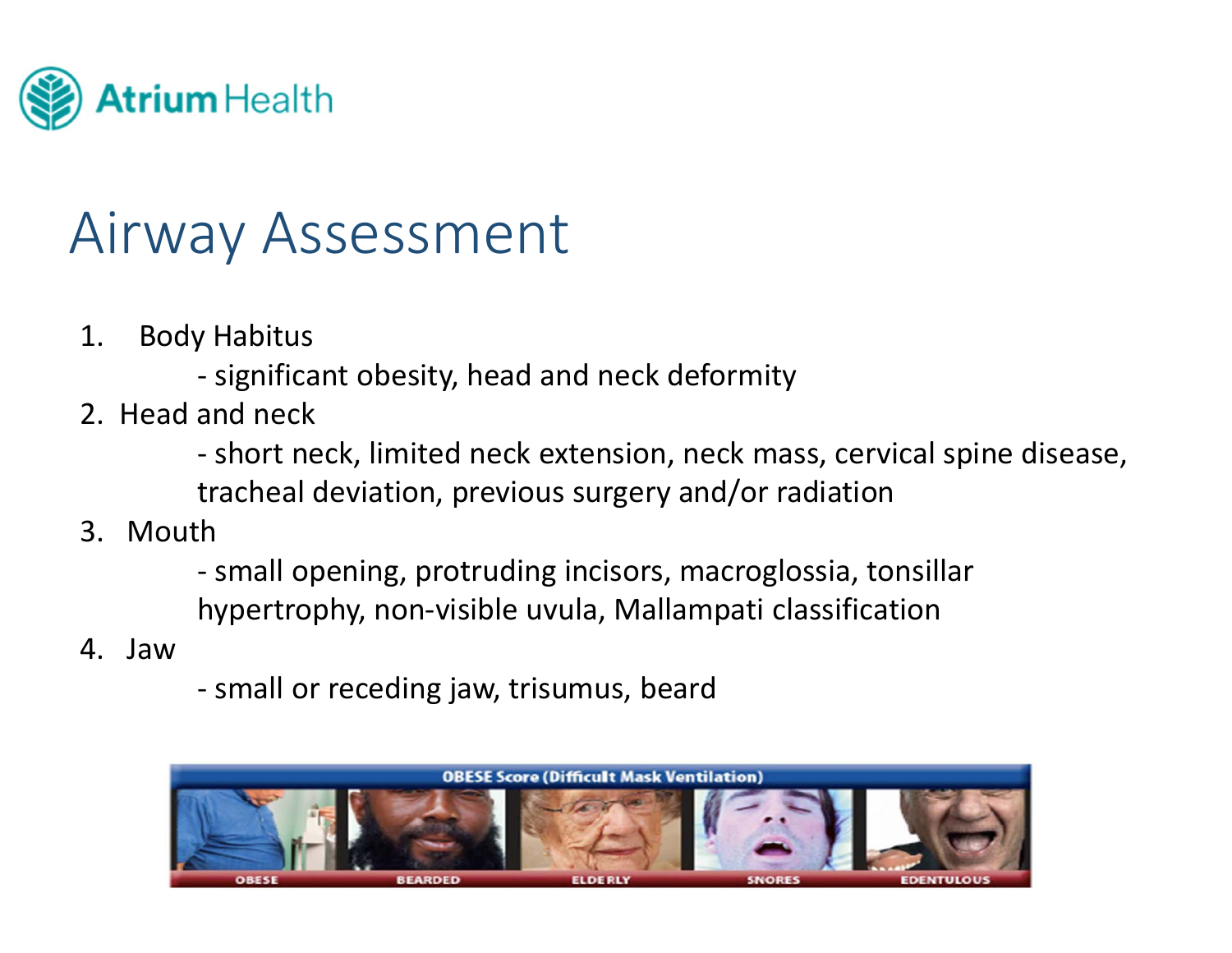

## Airway Assessment

### Mallampati Classification

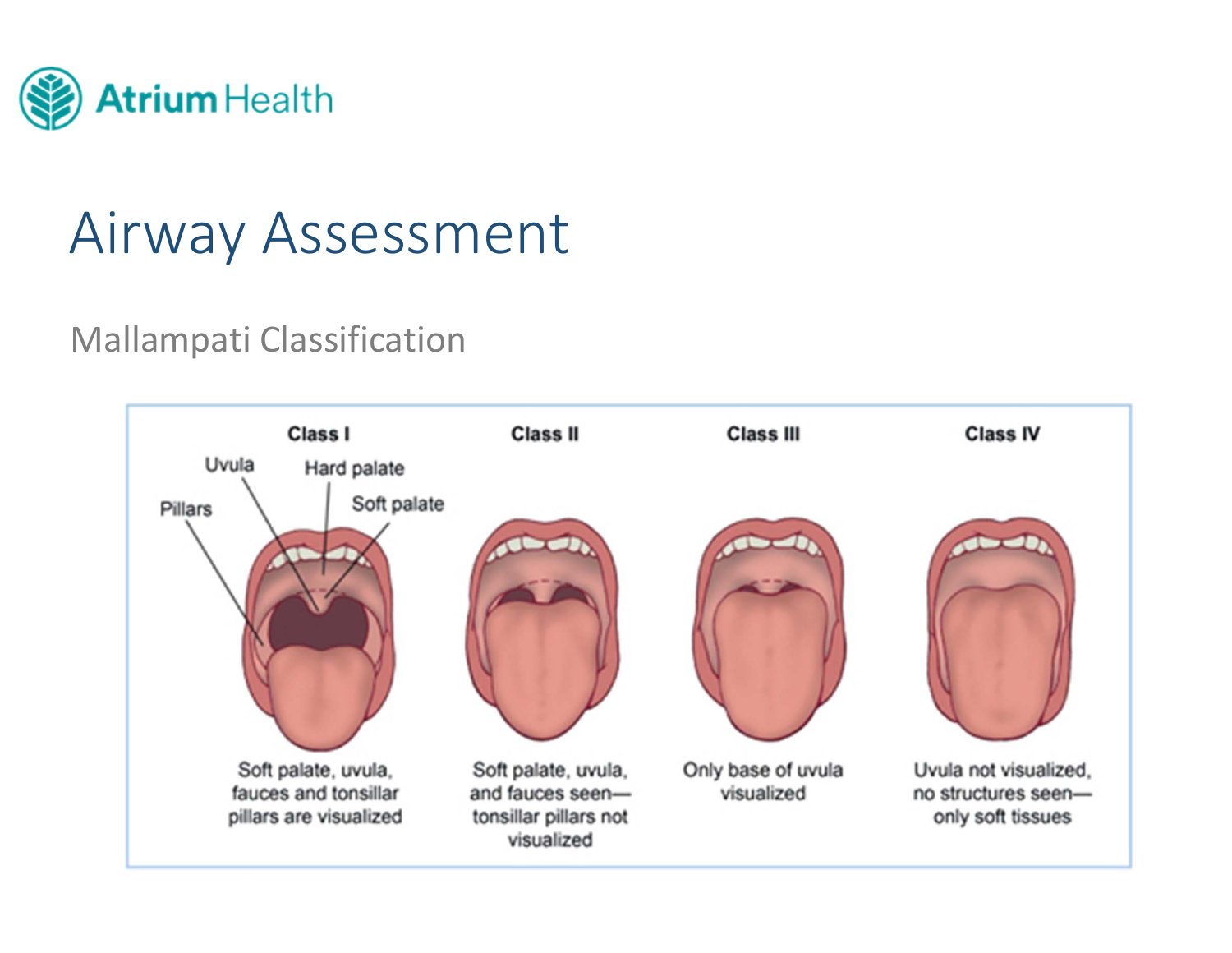

## Airway Assessment

### Diseases associated with difficult airways

- Obesity Sleep apnea
- Rheumatoid arthritis
- $\bullet$ Ankylosing spondylitis
- Airway tumors
- Airway infections
- $\bullet$ Acromegaly
- Burn patients
- Pierre‐Robin Sequence
- Treacher Collins
- $\bullet$ Down's Syndrome
- Goldenhar's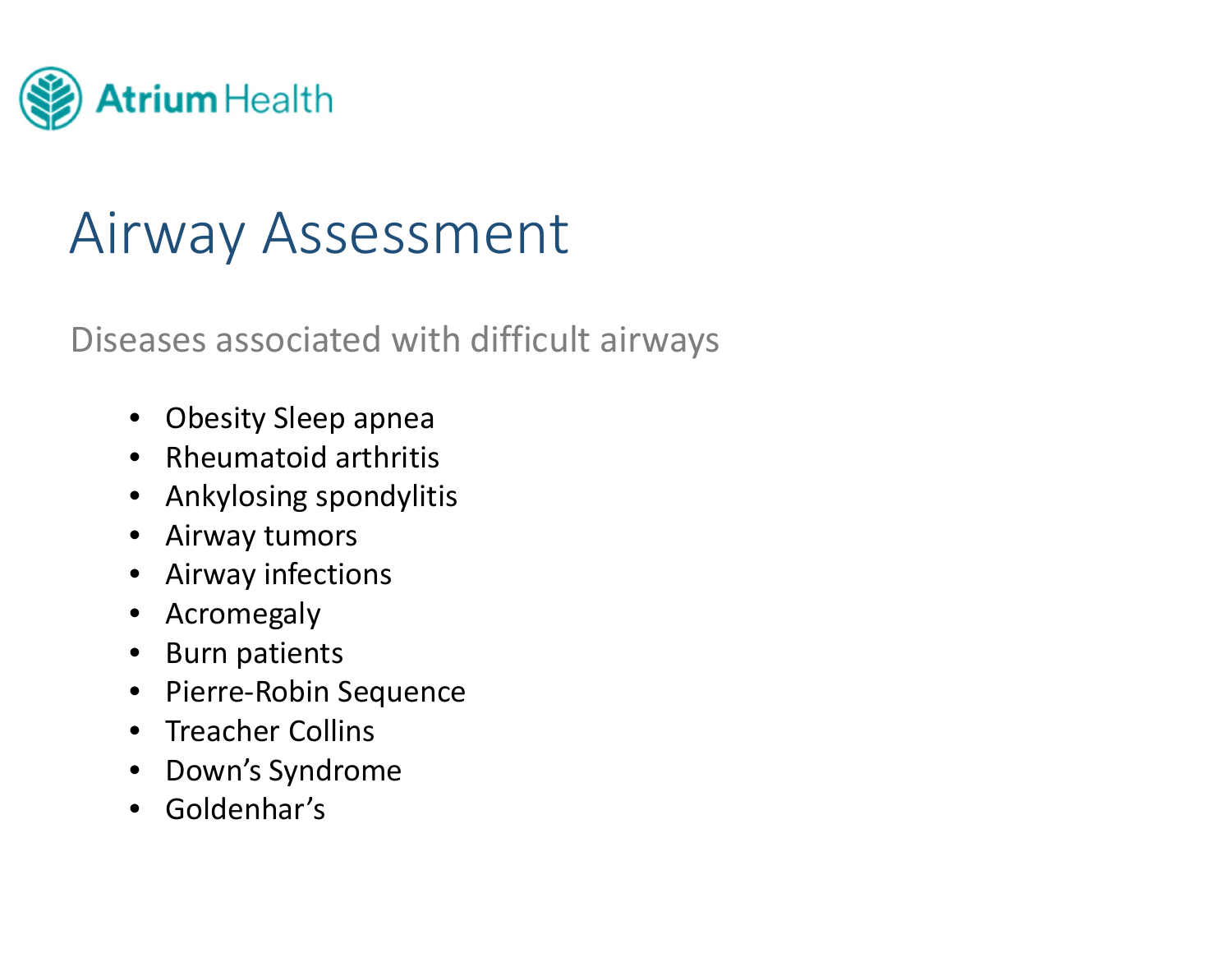

### High Risk – Consider Anesthesiology Consult

High Risk is Defined as High Risk of Failure or High Risk of Adverse Event

- Severe critical organ disease (heart, lung, brain, kidney)
- $\bullet$ Difficult airway management (MP Class III or IV, difficult anatomy
- H/o obstructive sleep apnea or severe snoring
- Morbid obesity (BMI <sup>&</sup>gt; 40 kg/m2)
- •Drug or alcohol abuse
- Chronic opioid use
- ASA Classification ≥3
- •Elderly (> 70 years)
- •Pregnant patients
- $\bullet$ History of failed sedation or failed procedure
- Diseases associated with difficult airways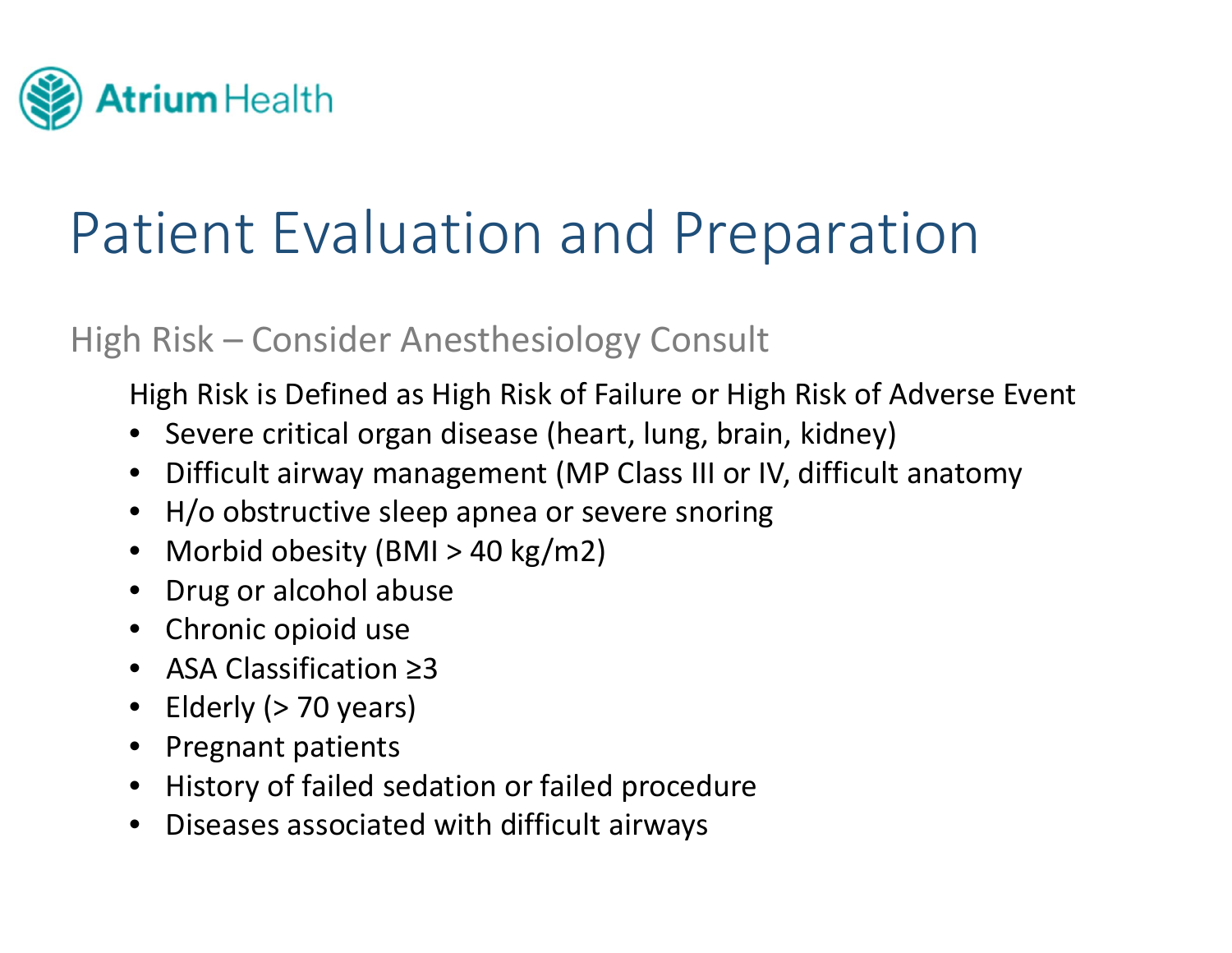

## Patient Documentation and Assessment

The following must be documented pre‐procedure

- $\bullet$ Patient weight and height
- $\bullet$ Complete History and Physical
- $\bullet$ Patient's medications and allergies
- $\bullet$ • ASA physical status
- $\bullet$ ● Pre-sedation vital signs
- $\bullet$ Patient airway assessment
- $\bullet$ • Pertinent lab results
- •• NPO Status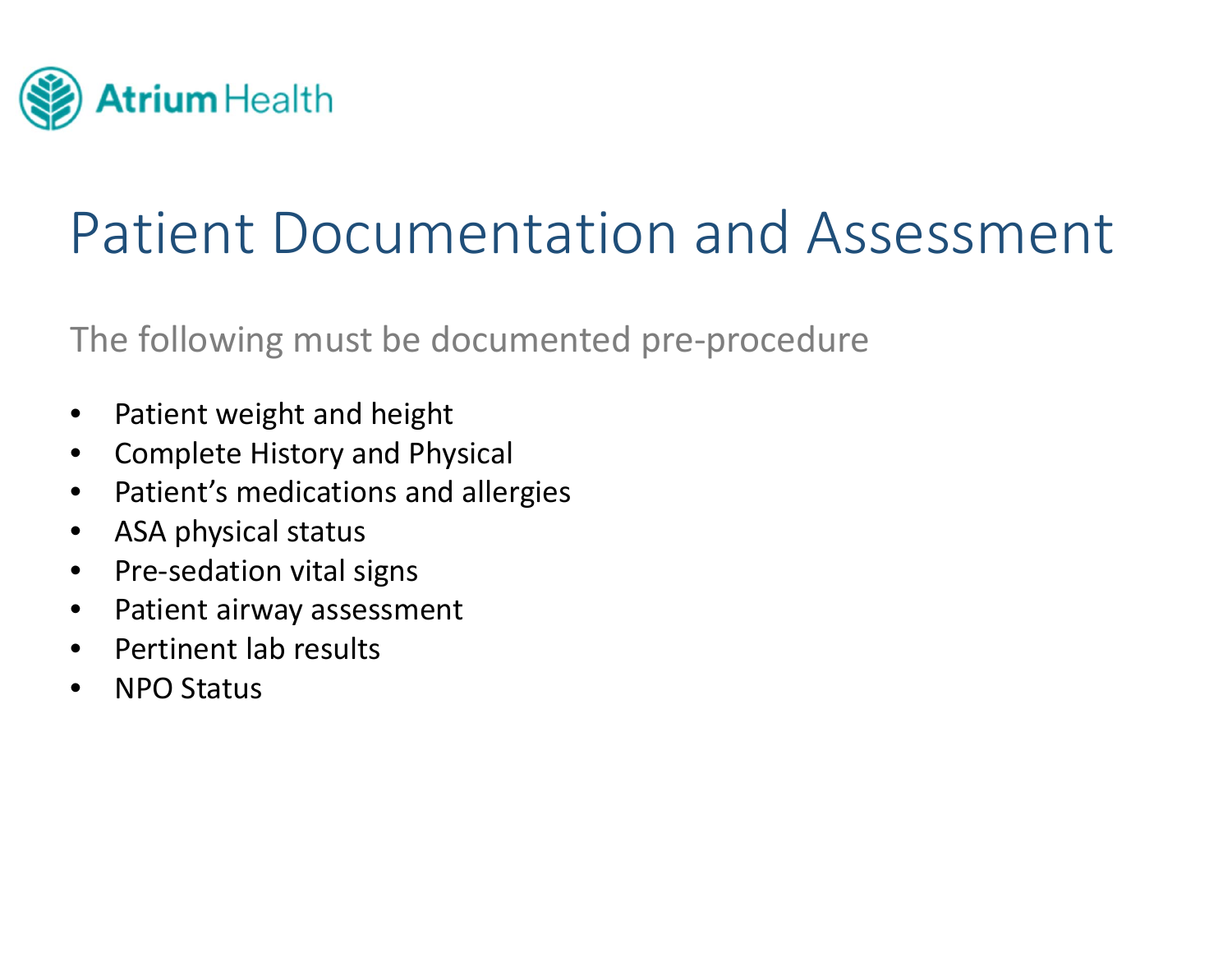

## Patient Documentation and Assessment

#### NPO Guidelines

| <b>Liquids and Food Intake</b> | <b>Minimum</b><br><b>Fasting Period</b> |
|--------------------------------|-----------------------------------------|
| <b>Clear Liquids</b>           | 2 Hours                                 |
| <b>Breast Milk</b>             | 4 Hours                                 |
| Infant Formula                 | 6 Hours                                 |
| <b>Non-Human Milk</b>          | <b>6 Hours</b>                          |
| Solids                         | 8 Hours                                 |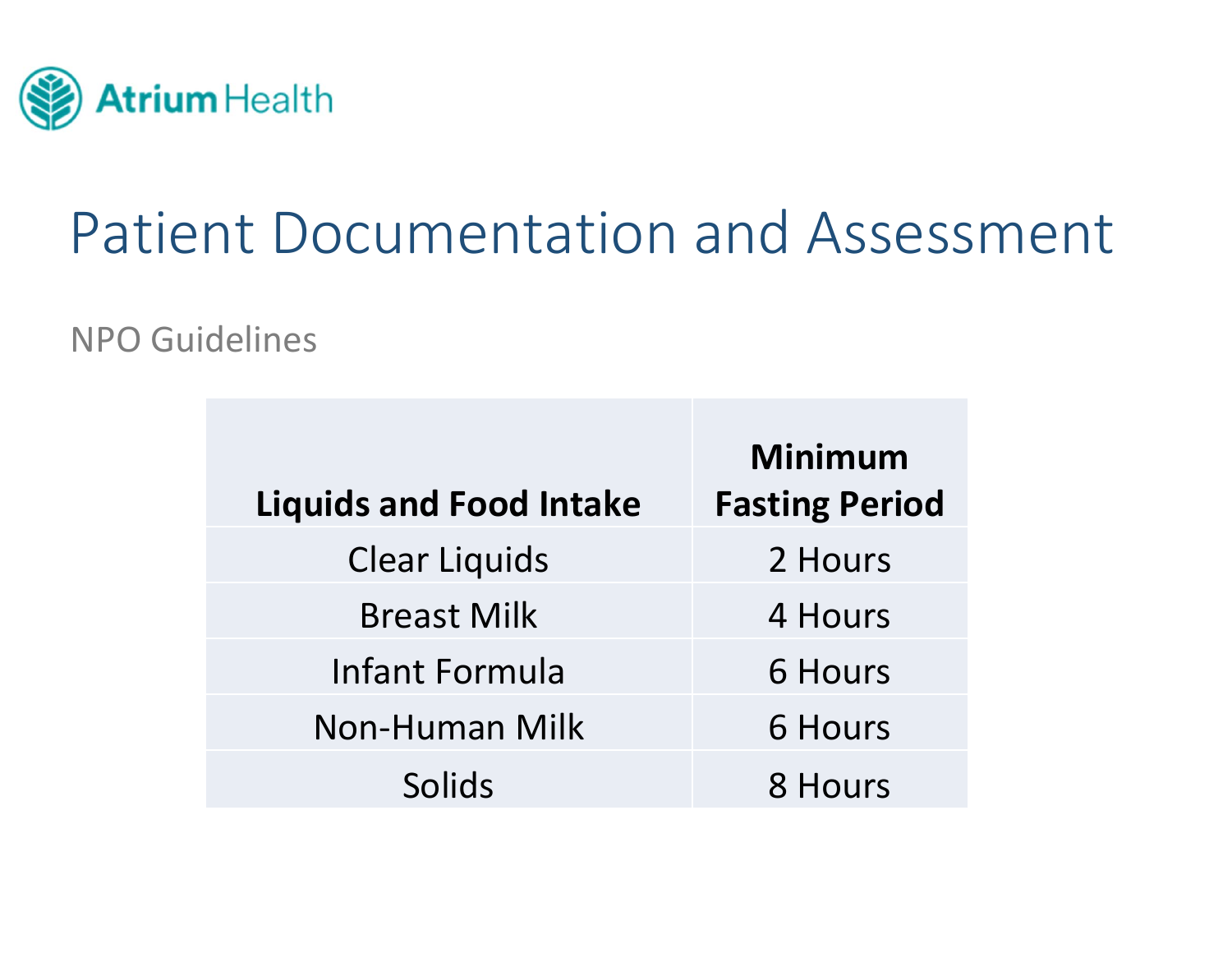

## Patient Safety Monitoring

#### Monitoring modalities

- 1. Non‐invasive blood pressure (NIBP)
- 2. Respiratory rate (RR)
- 3. Electrocardiography (ECG)
- 4. Pulse oximetry (SpO2)
- 5. Level of consciousness (LOC)
- 6. Capnography (end‐tidal CO2) if available
- •Document patient vital signs and sedation level every five minutes
- •• Provides a permanent record of the sedation procedure that may assist patient care during future procedures
- •Alarms should be turned **ON** during procedure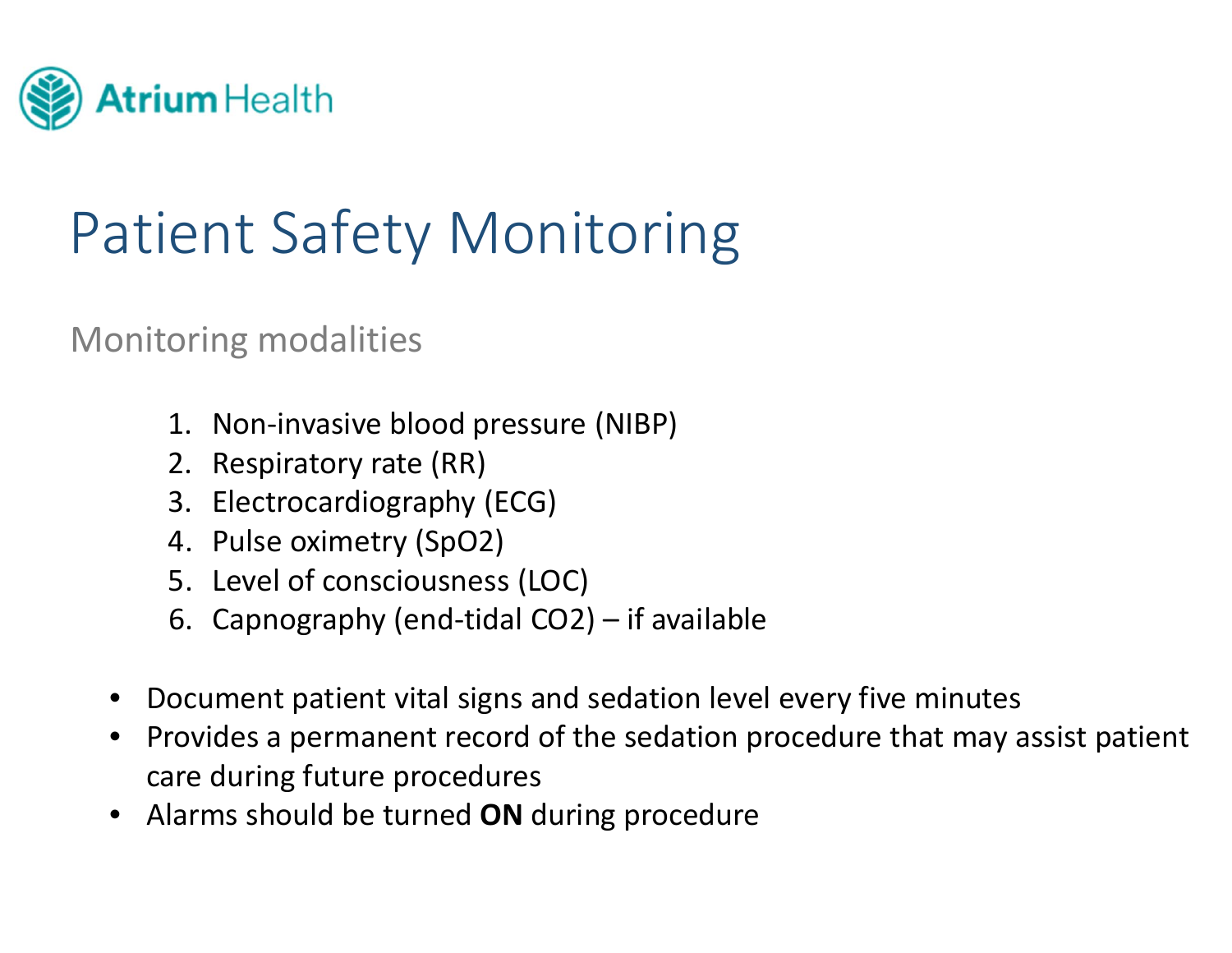

## Patient Safety Monitoring

### Equipment (SOAPME Acronym)

| S | suction   |  |
|---|-----------|--|
| 0 | oxygen    |  |
| A | airway    |  |
| p | pharmacy  |  |
| M | monitors  |  |
| E | equipment |  |

**S**uction (separate from that used for procedure)

**O**xygen (nasal cannula, face mask)

**A**irway (nasal/oral airways, face mask, bag‐valve mask assembly)

**P**harmacy (sedative medications, emergency medications)

**M**onitors (ECG electrode pads, pulse oximeter finger probe pad)

**E**quipment (other equipment airway rescue)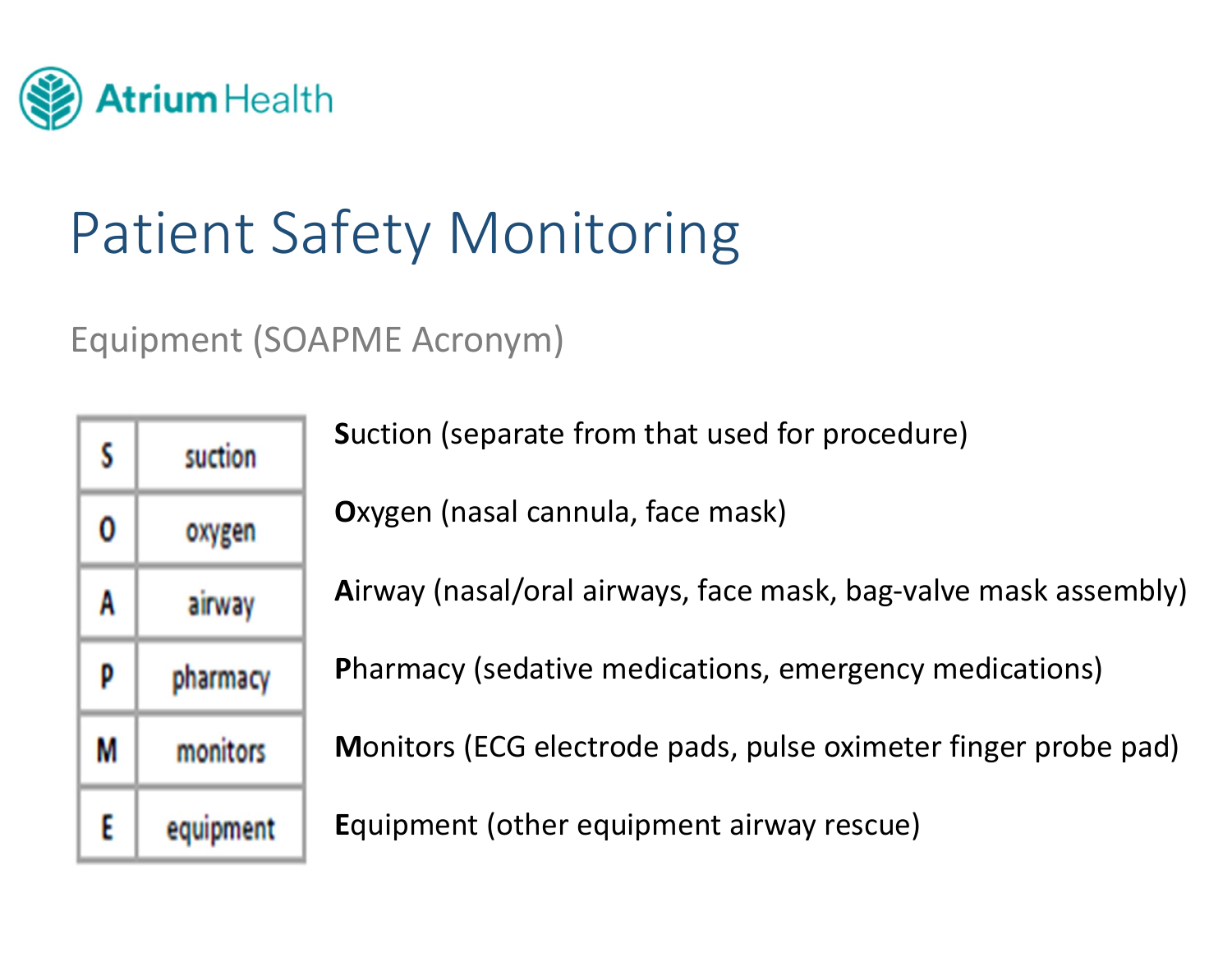

## Respiratory Complications

#### Airway Obstruction Recognition

- Labored Respiration
- •Paradoxical chest movement
- $\bullet$ Tachypnea
- $\bullet$ Inspiratory stridor
- $\bullet$ Snoring (partial), No breath sounds (complete)
- $\bullet$ **•** Decreased oxygen saturation
- $\bullet$ Neuro: Restlessness, decreased mental status, unconscious
- $\bullet$ Skin: Cyanosis
- $\bullet$ Vitals: Tachycardia, bradycardia, hypertension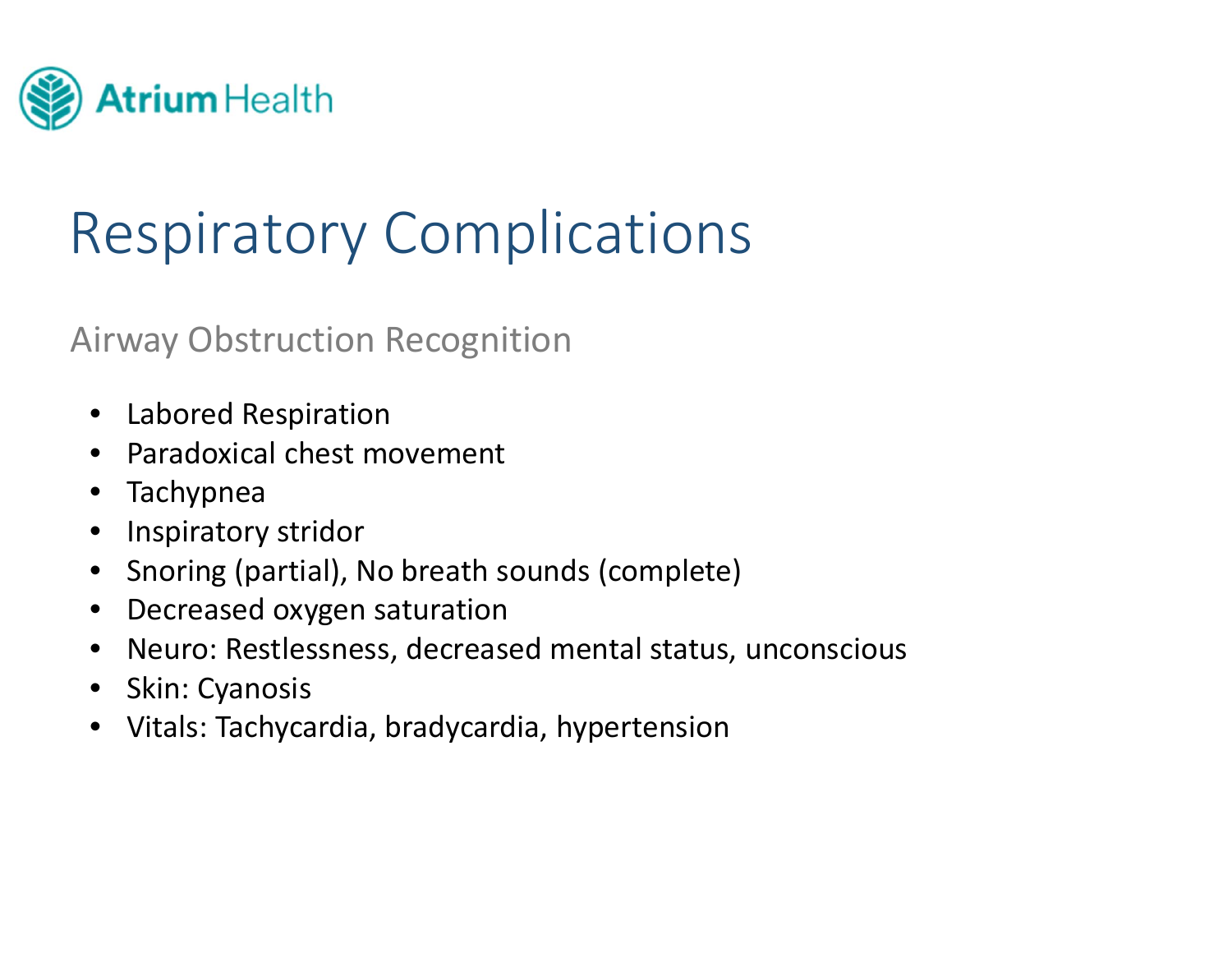

## Respiratory Complications

Factors that potentiate respiratory depression

- $\bullet$ Drugs
- COPD
- •Obesity
- $\bullet$ Obstructive Sleep Apnea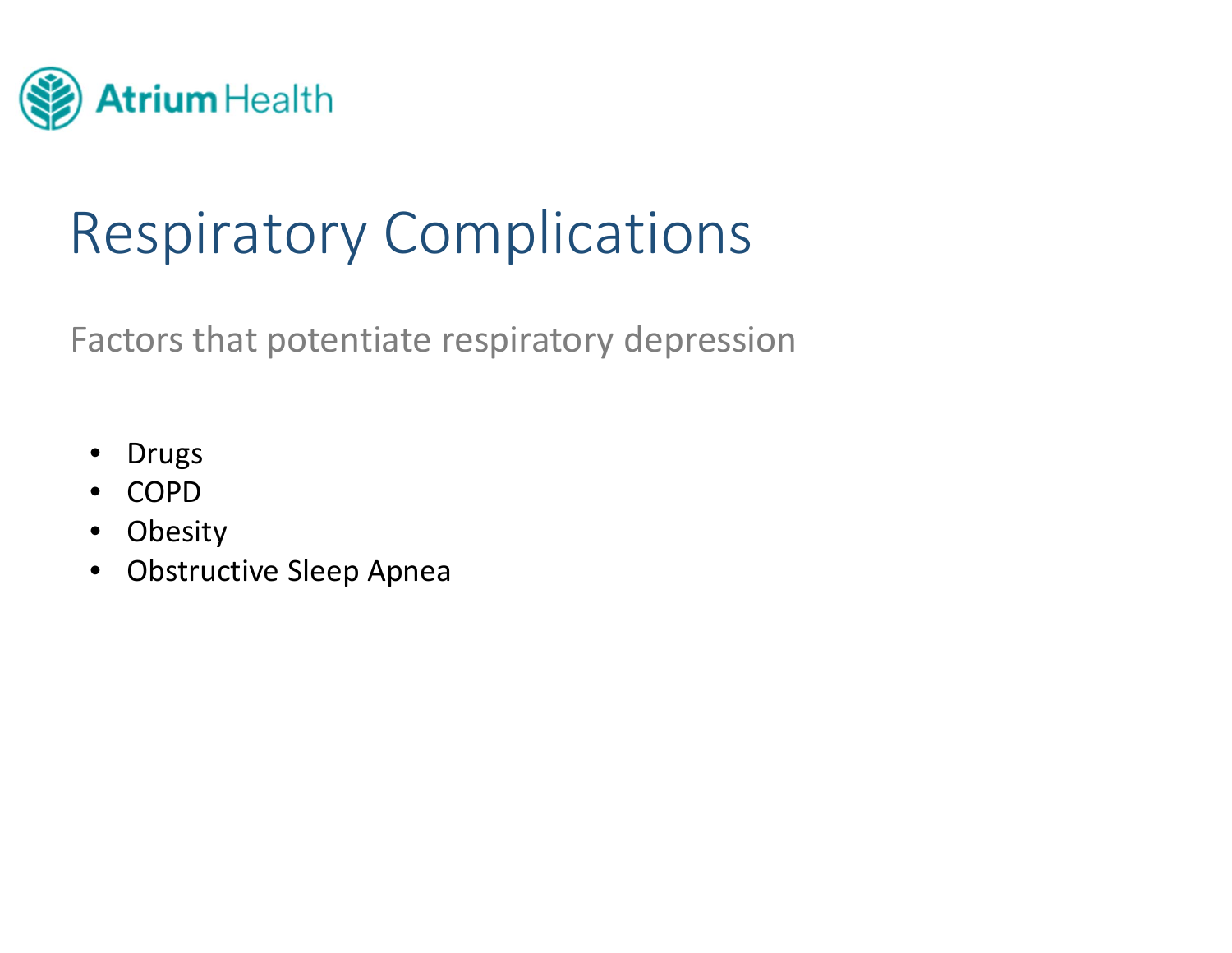

## Respiratory Complications

Airway Obstruction Intervention

- •Oropharynx and glottis are the most common sites for airway obstruction
- $\bullet$  Maneuvers to relieve obstruction Increase auditory/manual stimulation (call patient's name and shake gently)
- $\bullet$ Reposition head
- $\bullet$ Chin lift or jaw thrust
- $\bullet$ Use of airway adjuncts (oral or nasal airways)
- $\bullet$ Assist ventilation as needed
- $\bullet$ Use assistant for two‐person ventilation if necessary for effective ventilation
- •**• Consider CALL FOR HELP**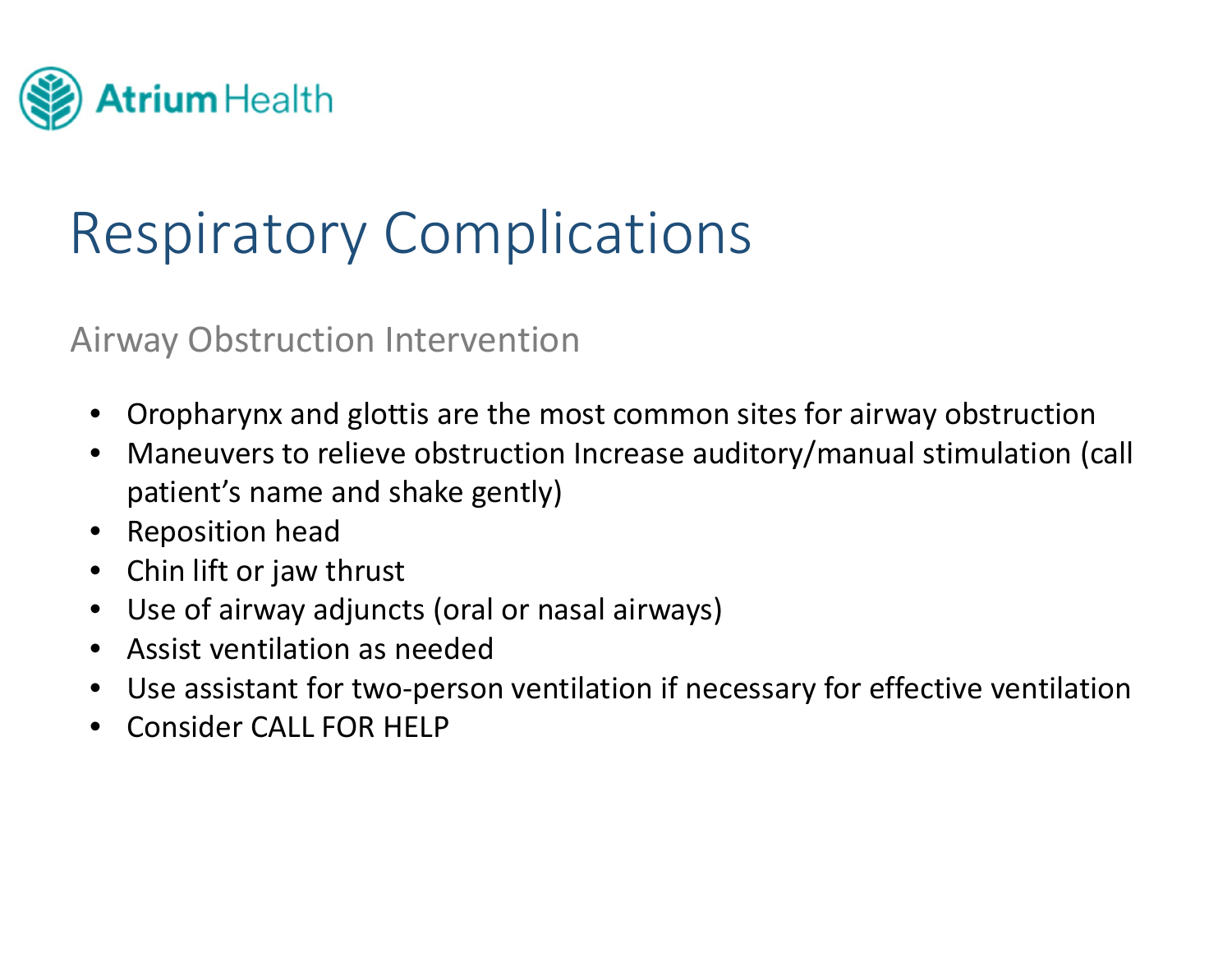

Benzodiazepine

Physiologic effects:

- $\bullet$ Anxiolysis, amnesia, sedation
- $\bullet$ Mild respiratory and cardiac depressant
- •May cause paradoxical dis‐inhibition and agitation (especially elderly)
- •**HIGHLY SYNERGISTIC WITH OPIOIDS**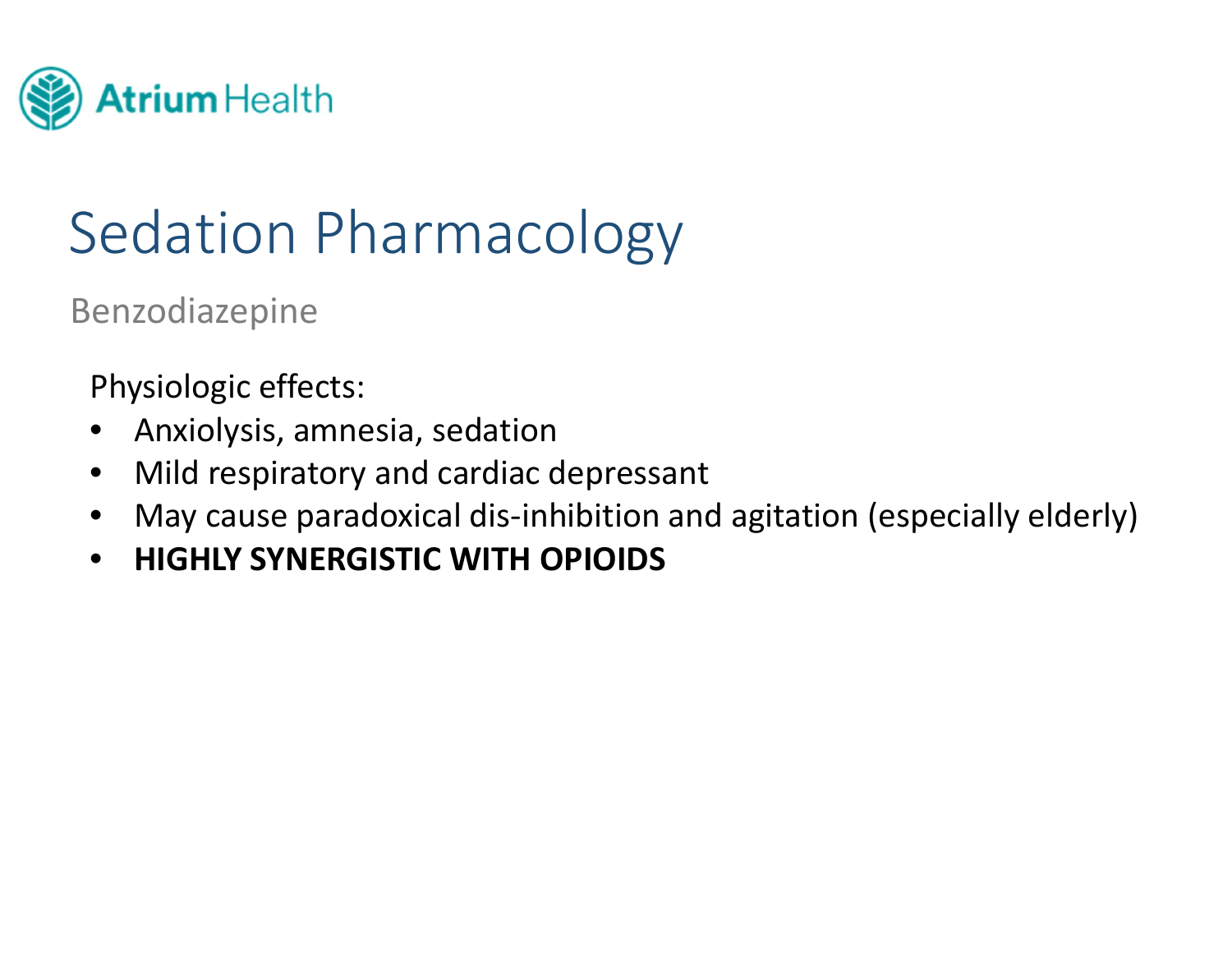

### Benzodiazepine

| <b>DRUG</b>            | <b>DOSE</b>                                                                    | <b>ONSET</b> | <b>DURATION</b> |
|------------------------|--------------------------------------------------------------------------------|--------------|-----------------|
| Midazolam (Versed) IV  | $0.02 - 0.03$ mg/kg<br>Maximum 0.1 mg/kg                                       | $1-3$ MIN    | 20-40 MIN       |
| Diazepam (Valium) IV   | 0.1mg/kg (not to exceed<br>$10mg$ )                                            | 15-60 MIN    | 240-480 MIN     |
| <b>Reversal</b>        |                                                                                |              |                 |
| Flumazenil (Romazicon) | Initial IV dose 0.01mg/kg<br>may be repeated in 45<br>seconds maximum dose 1mg | $1-2$ MIN    | 15-90 MIN       |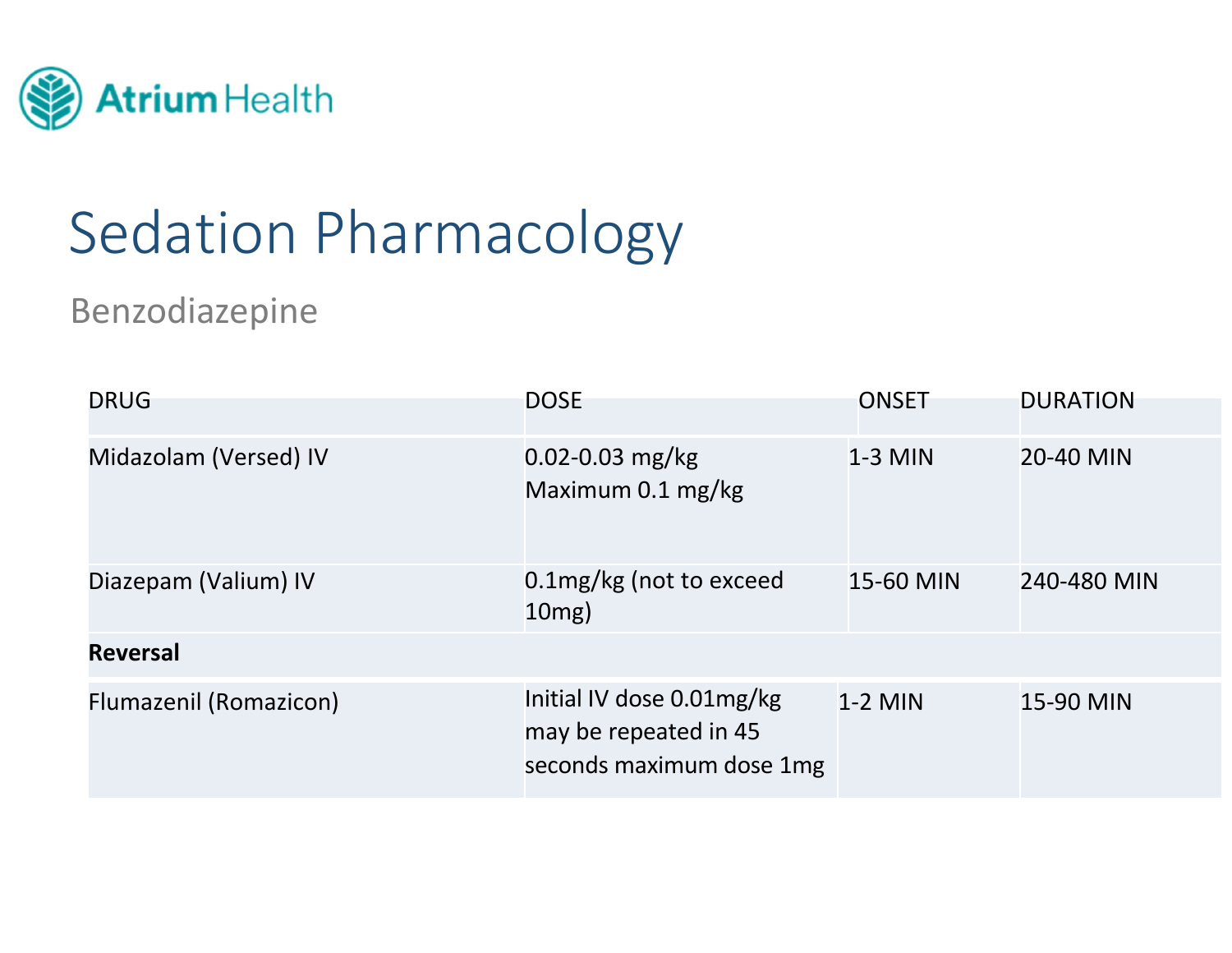

Opioids

Physiologic effects:

- • Potent respiratory depressant resulting in severe hypoventilation and apnea that may require assisted ventilation or tracheal intubation
- Cardiovascular depressant
- •Bradycardia, hypotension
- $\bullet$ Chest wall rigidity
- $\bullet$ Euphoria
- •**HIGHLY SYNERGISTIC WITH BENZODIAZEPINES**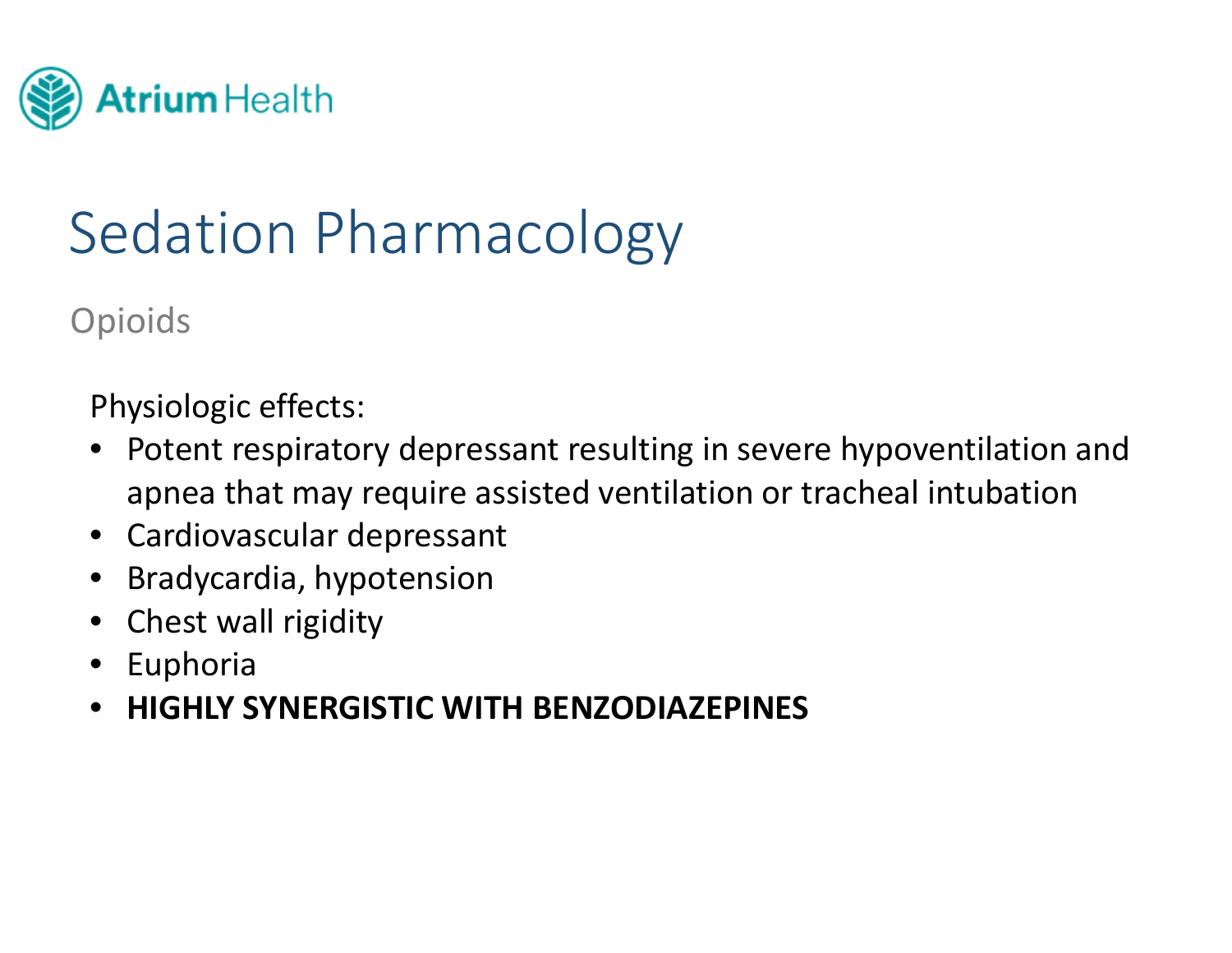

Opioids

| <b>DRUG</b>                | <b>DOSE</b>                               | <b>ONSET</b> | <b>DURATION</b> |
|----------------------------|-------------------------------------------|--------------|-----------------|
| <b>Morphine Sulfate IV</b> | $0.025 - 0.05$ mg/kg<br>Maximum 0.15mg/kg | $1-5$ MIN    | 30-180 MIN      |
| <b>Fentanyl IV</b>         | $1-2mcg/kg$<br>Maximum 3mcg/kg            | 1-5 MIN      | 30-60 MIN       |
| Meperidine (Demerol) IV    | $<$ 1 mg/kg<br>Maximum 50-100mg           | $1-5$ MIN    | 30-180 MIN      |
| <b>Reversal</b>            |                                           |              |                 |
| Naloxone (Narcan) IV       | Titrate 0.1mg IV to effect                | $1-2$ MIN    | <b>60 MIN</b>   |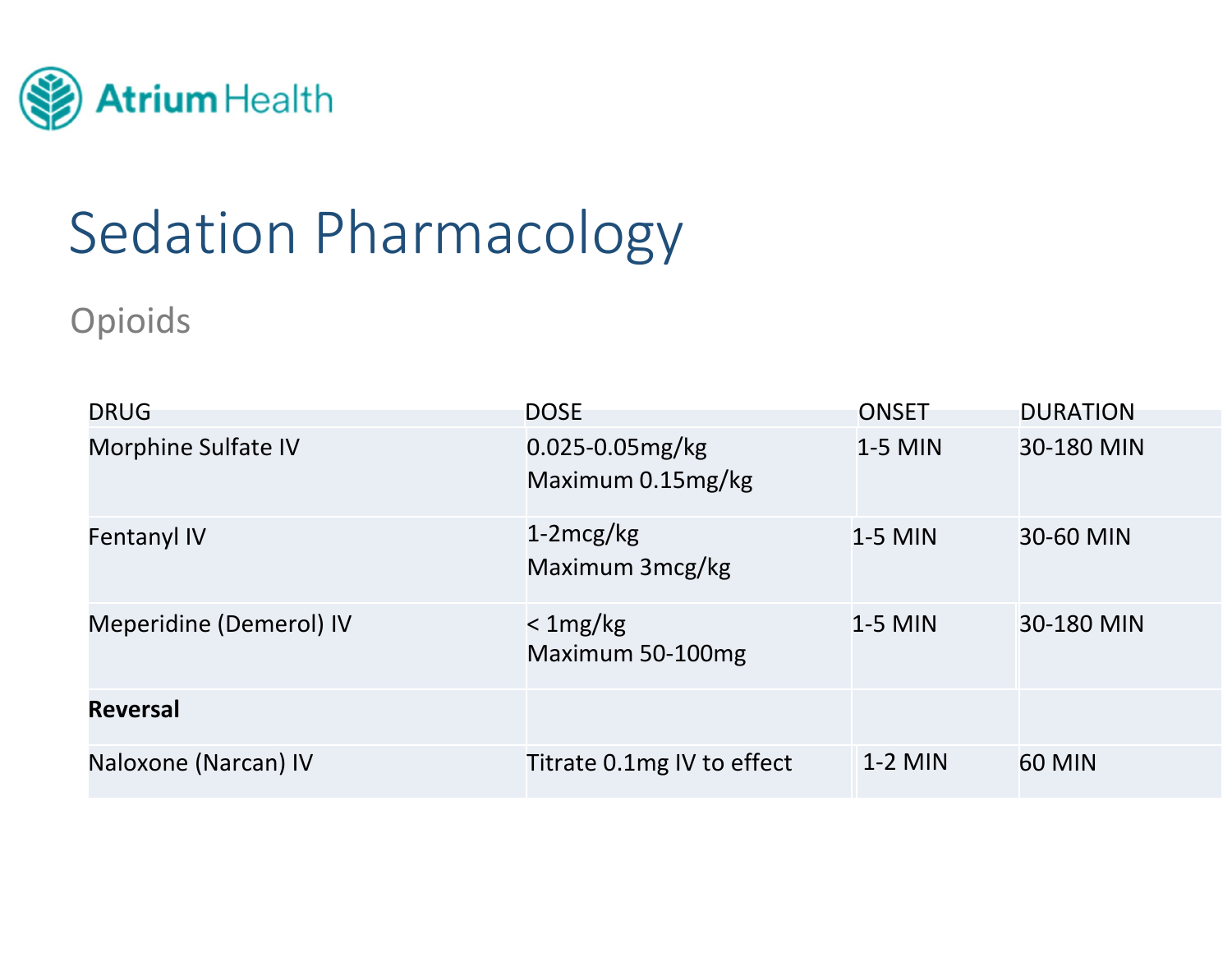

### Local Anesthetics for infiltration

| <b>DRUG</b>        | <b>MAX DOSE</b>                            |
|--------------------|--------------------------------------------|
| Lidocaine          | $3 - 4$ mg / kg<br>$5 - 7$ mg / kg (w/epi) |
| <b>Bupivacaine</b> | 3 mg/kg                                    |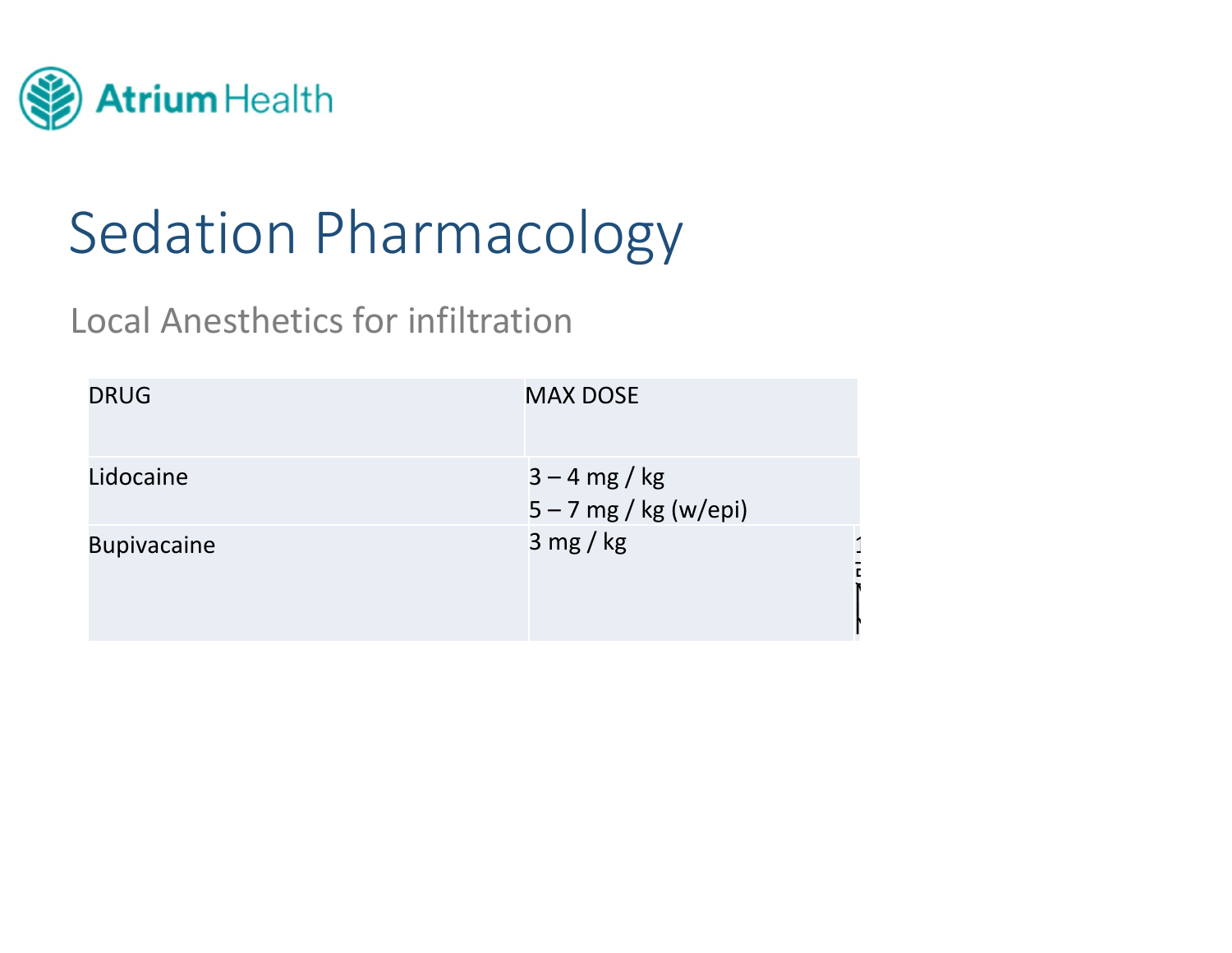

### Rescue

Populations at increased risk of oversedation and undersedation

- $\bullet$ • Pediatrics
- $\bullet$ Elderly
- $\bullet$ Critically ill
- •Obese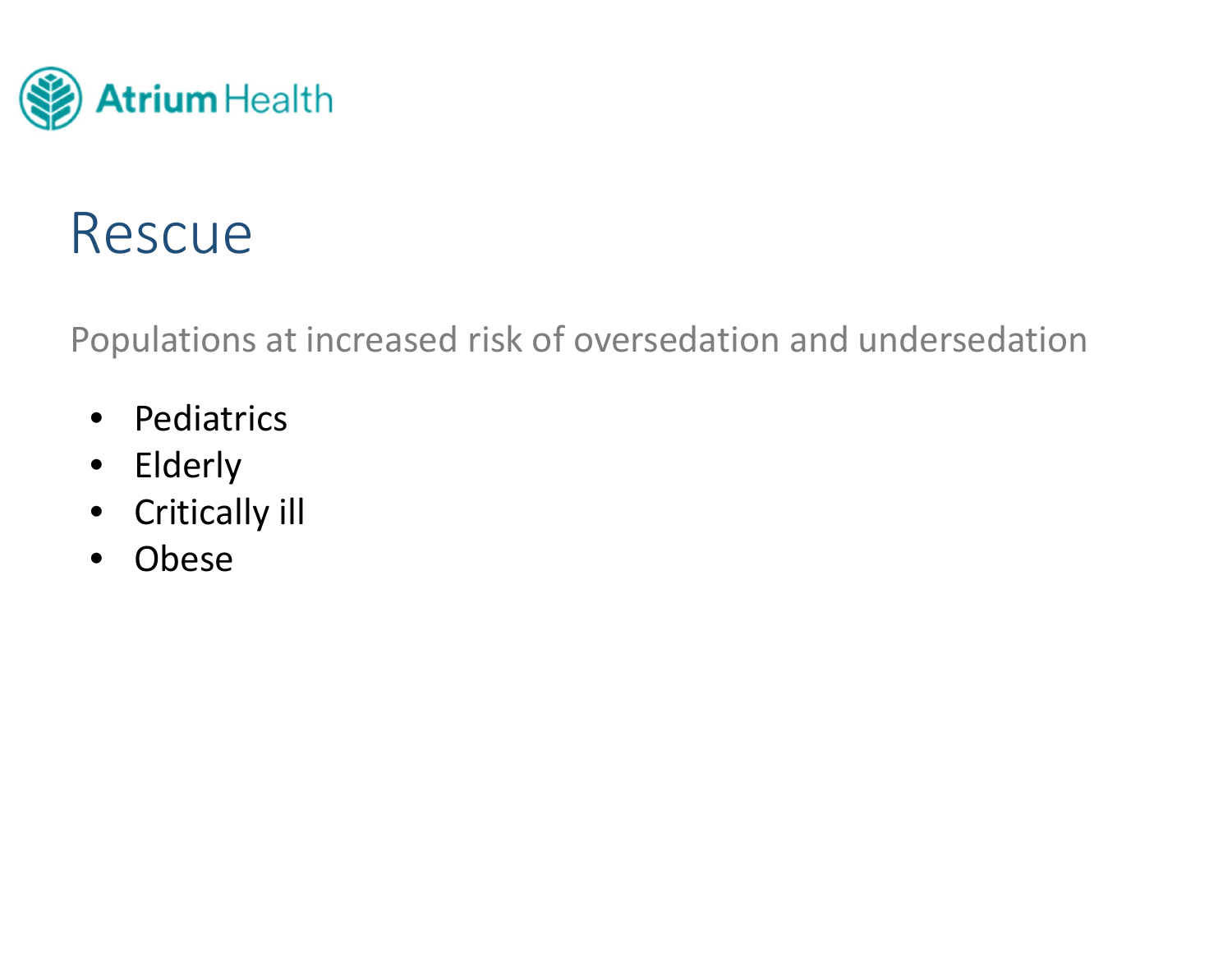

### Rescue

Most Common Reasons for Sedation Failure

- Poor Patient Selection
- Drug Overdose
- Polypharmacy
- Inadequate Monitoring
- Under Appreciation of Potential Drug Interactions
- Inadequate Preoperative Assessment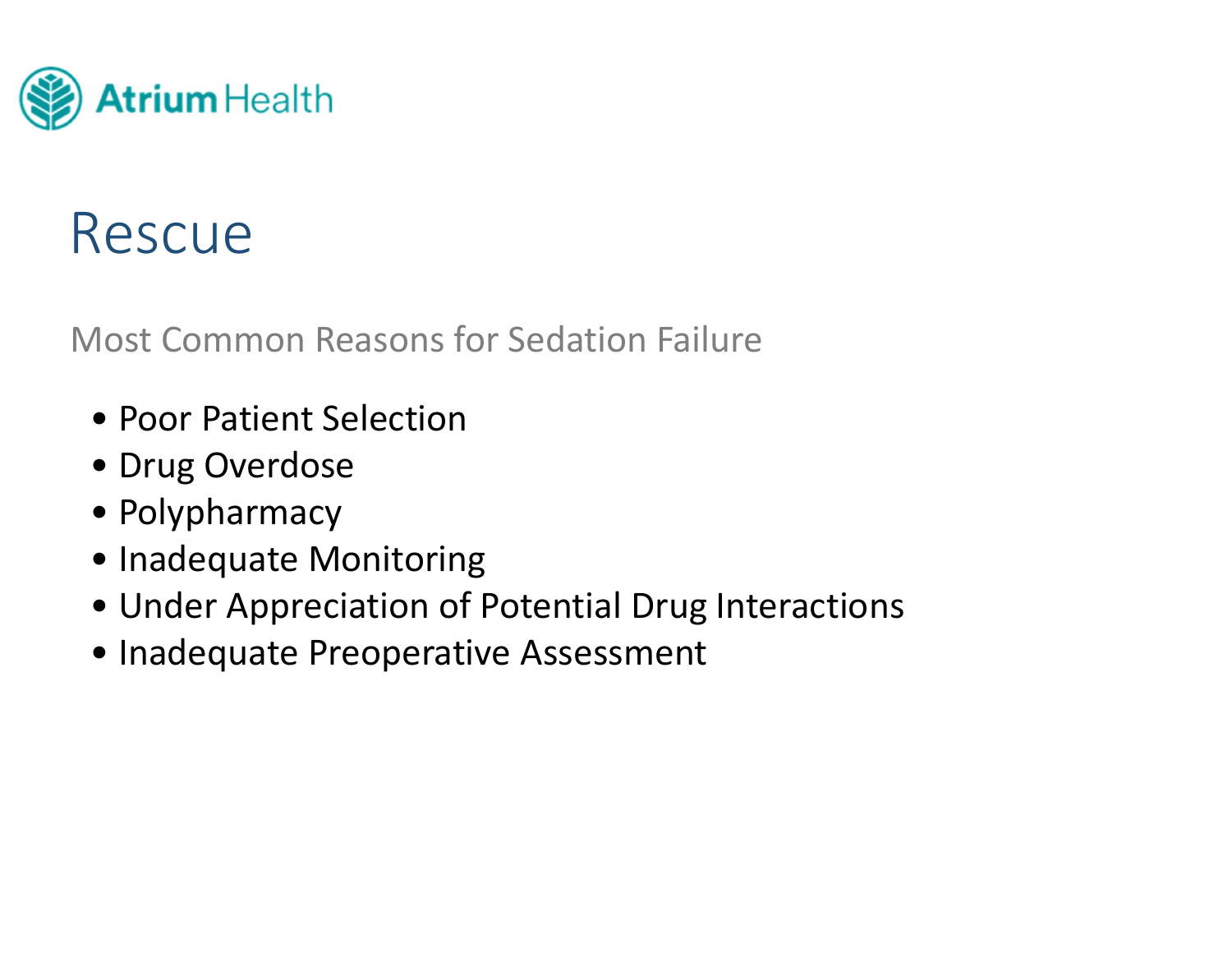

### Rescue

Consider rescue procedure if there is:

- •• Decreased level of consciousness
- •Loss of protective reflexes
- $\bullet$ Unstable vital signs (BP <sup>&</sup>gt; 30% below or above baseline)
- •Respiratory depression: respiratory rate <sup>&</sup>lt; 10 bpm
- SpO2 <90% despite mask supplemental oxygen